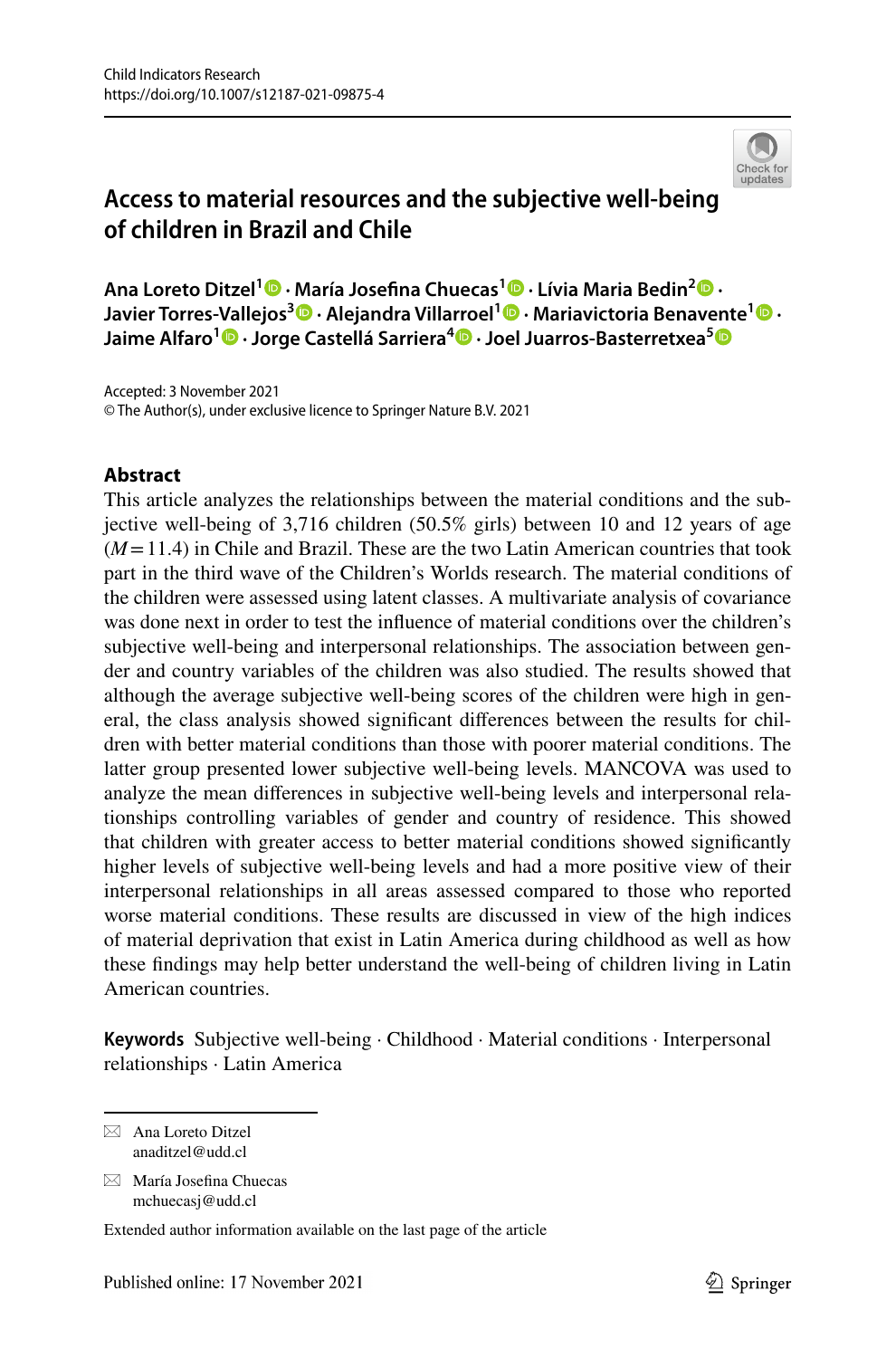## **1 Introduction**

#### **1.1 Subjective well‑being during childhood and adolescence**

Notable importance in recent years has been assigned to studying subjective wellbeing during childhood and adolescence due to the impact it has on the mental health and positive development of this group. The study of subjective well-being has concerned itself with how people positively perceive and evaluate their own lives through both cognitive determinations and afective reactions. This is how subjective well-being couples a cognitive component, that of life satisfaction, with an affective element that is either positive or negative (Diener, [2009\)](#page-15-0).

Subjective well-being measurement assesses overall life satisfaction as a whole by examining multiple aspects of an individual's life in an attempt to gain a comprehensive picture of the various domains of their lives (Seligson et al., [2003\)](#page-17-0). Well-being has also been measured by evaluating satisfaction in diferent domains of people's lives, each of which includes a number of life areas (Diener, [2009\)](#page-15-0). In terms of the domains studied, of particular note are satisfaction with oneself, one's interpersonal relationships within the family and with peers in different groups of belonging as well as the environment in which one lives (home, neighborhood, country) (Huebner & Gilman, [2002](#page-16-0); Weber & Huebner, [2015\)](#page-17-1).

The study of the determinants of well-being has considered the impacts of multiple factors that range from genetic factors to community conditions (Diener et al., [2018](#page-15-1)). Special attention has been given to individual, family, school and community variables along with their efects on the progression of subjective well-being during childhood and adolescence (Lee & Yoo, [2015;](#page-16-1) Newland et al., [2019\)](#page-16-2). Studies in the domain of family life have considered the perceptions held by children with respect to family life in terms of how caring, support, security and being listened to all stand out as key indicators of children's subjective well-being (Rees et al., [2020\)](#page-16-3). The domain concerned with friendships has looked at the relationships that children have with peers their own age and the positive and negative ties that may be present (Rees et al., [2020](#page-16-3)). Children's experiences and satisfaction in the school domain have been studied, including perceptions of relationships held with both teachers and schoolmates together with attendant efects on well-being (Rees et al., [2020](#page-16-3)). The study of the domain of neighborhood experiences and how they afect children's satisfaction relates both to the sense of safety they feel in this space, the possibility of accessing places for recreation, and the chance to build positive relationships with others living in their neighborhoods (Rees et al., [2020\)](#page-16-3).

A study with approximately 128,000 8- 10- and 12-year-old participants in 35 countries showed that the children indicated greater satisfaction in the life domains of family, home and their personal belongings and less satisfaction with classmates (Rees et al., [2020\)](#page-16-3). Other studies in this same vein have also found that this age group has greater satisfaction in the life domain of family and less satisfaction in the domain of school life (Strózik et al., [2016](#page-17-2)). Despite such progress, however, Bradshaw and Rees ([2018](#page-15-2)) indicate that children's satisfaction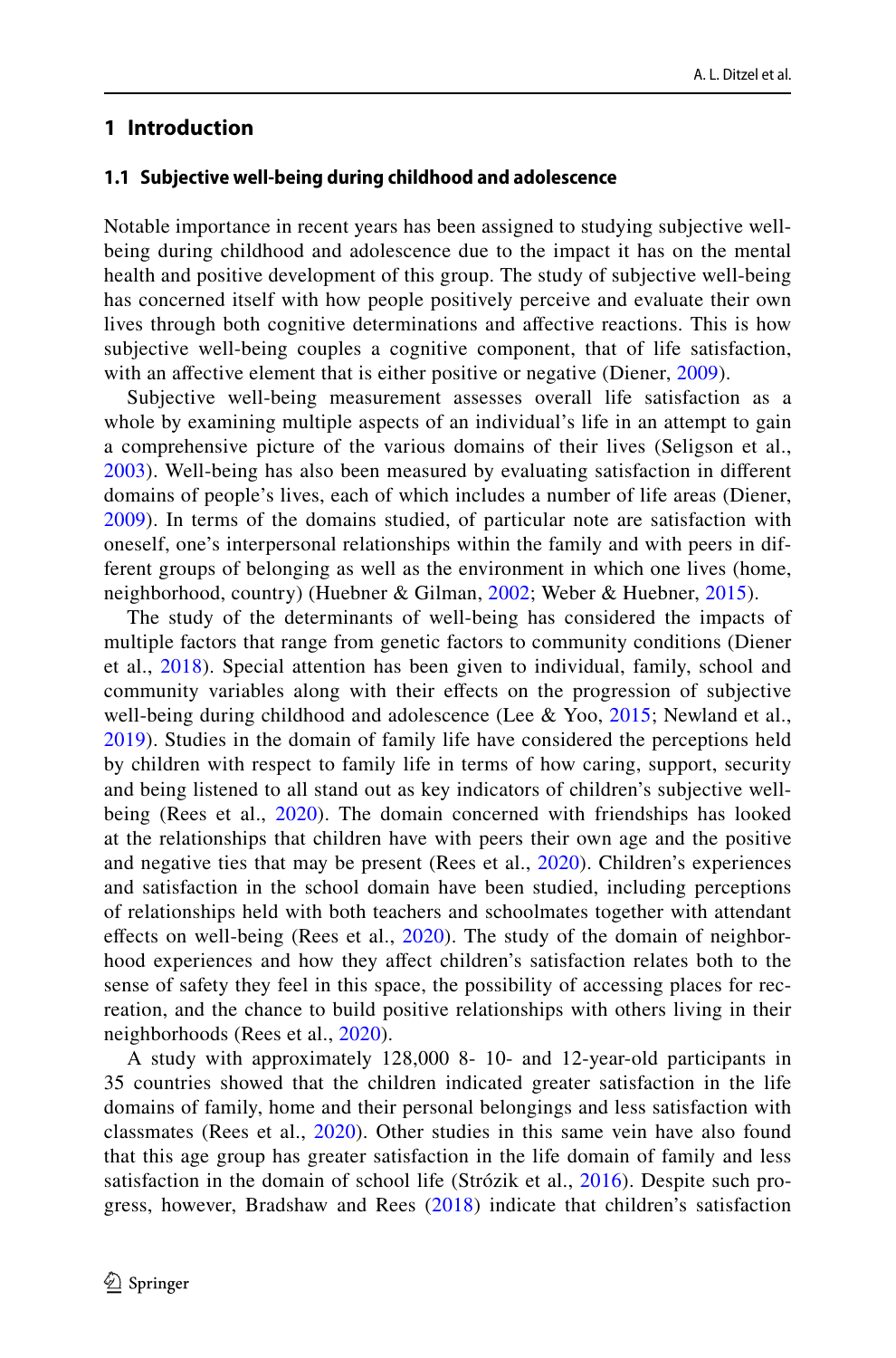levels with various life aspects are markedly varied from country to country. Having comparative studies between countries is thus necessary.

The study of well-being during childhood and adolescence has also brought special focus to the age variable. Regardless of the fact that many children and adolescents present high levels of subjective well-being, during the transition from childhood to adolescence their levels of life satisfaction and well-being tend to go down (Bedin & Sarriera, [2015](#page-15-3); González-Carrasco et al., [2017\)](#page-15-4). This decline usually begins around 10 years of age (Casas & González-Carrasco, [2018\)](#page-15-5). The literature suggests that such a drop is due to the changes inherent to adolescent development (in the physical, cognitive, endocrine and socio-emotional levels) as well as the pressures that are increasingly placed on this age group by the school system and their concerns about feeling they belong to and are accepted by their peer group (Žukauskienė, [2014](#page-17-3)).

Focus has also been placed on the fact that studies report disparate results with respect to subjective well-being during childhood and adolescence in terms of gender. There are studies that show no diferences, while other report signifcant ones (Dinisman & Ben-Arieh, [2016\)](#page-15-6). One study done with 940 adolescents aged 10 to 15 years found that this diference was not detectable in terms of the overall life satisfaction of the studied group, but did fnd satisfaction diferences by the domain (González-Carrasco et al., [2017\)](#page-15-4). Likewise, one study in which more than 5,000 adolescents in 16 diferent countries that reported low levels of subjective wellbeing found that for girls this drop had a stronger link to interpersonal relationships, whereas for boys it was related to academic achievement (Kaye-Tzadok et al., [2017\)](#page-16-4).

#### **1.2 The subjective well‑being of children in Latin America**

The well-being of children and adolescents worldwide has also been studied, and the initiative carried out by the ISCI, the International Society of Child Indicators is of special relevance. It is called the ISCWeB: International Survey on Children Well-Being known as Children's Worlds. One of the notable achievements of the most recent version of this initiative is the comparative study of children's data from 35 countries as diverse as Namibia, Nepal and Norway (Rees et al., [2020\)](#page-16-3).

Despite this substantial progress, so far very little research has included studies that compare data on the subjective well-being of children in Latin America. Work done by Newland et al.  $(2019)$  $(2019)$  is one example of endeavors to compare the data gleaned from 14 countries in various parts of the world including Brazil and Chile. This study found that in general children had a high level of well-being and that the majority of the well-being variance could be attributed to factors related to the individual and their direct environment much more than it could to country-level factors. Another comparative study that included data on adolescents in Argentina, Brazil, Chile and Spain found that in general they had high marks for the subjective wellbeing levels with an evident decline in these levels that tracks with increasing age in all four countries (Casas et al., [2012](#page-15-7); Sarriera et al., [2015a\)](#page-17-4). Another comparative study with data from 35 countries reported that on the one hand children in Brazil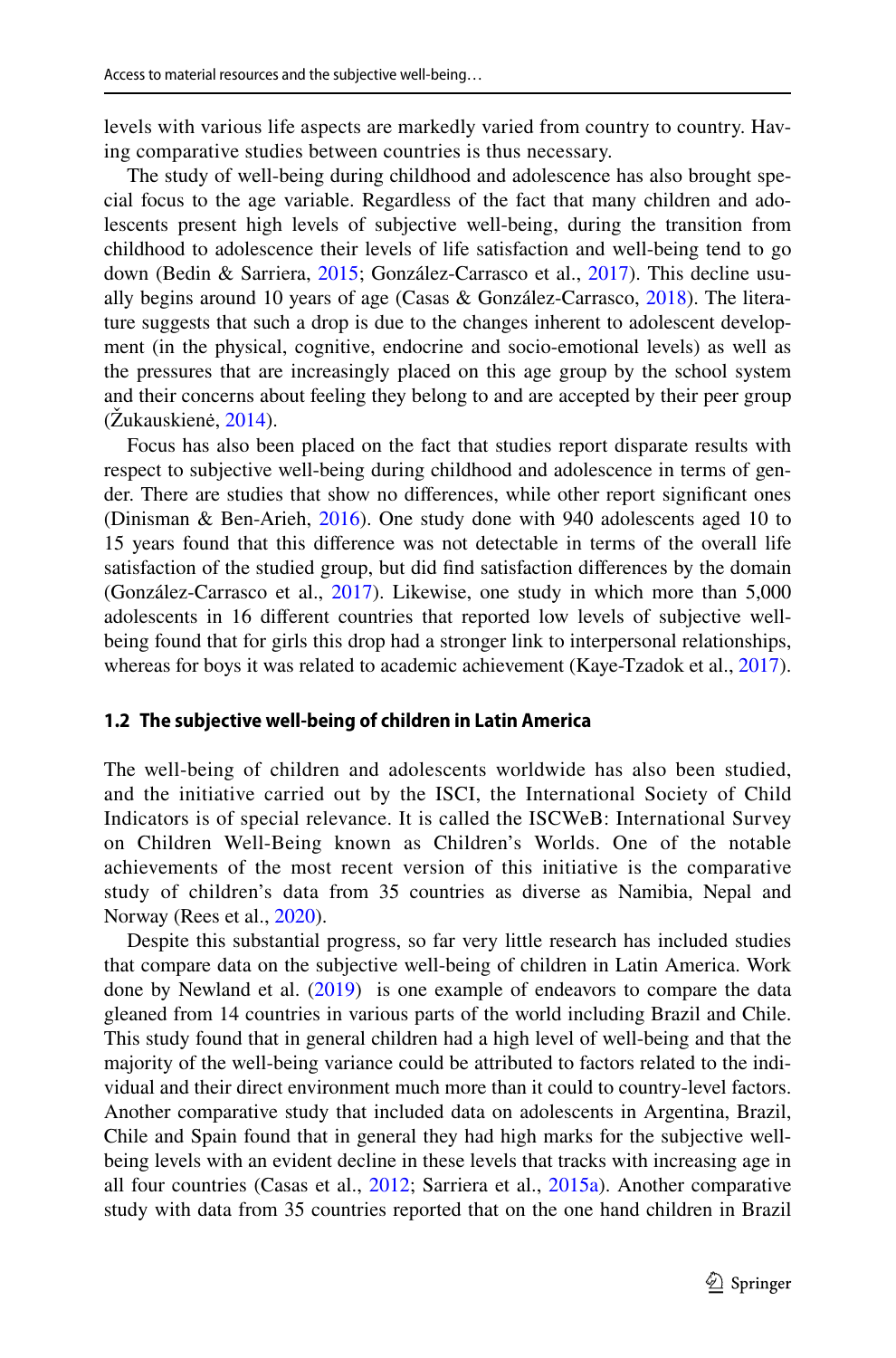indicated having more satisfaction with the things they had learned and less satisfaction with the sense of safety they feel. On the other hand, the children in Chile indicated having greater satisfaction in terms of what they expect for their future and less satisfaction with their neighborhoods (Rees et al., [2020\)](#page-16-3).

Greater progress has been made in some Latin American countries in understanding the subjective well-being of children and adolescents at an individual level. In general, the results found in these studies agree with what is reported in international literature showing high levels of well-being in this age group (Góngora & Castro-Solano, [2014;](#page-15-8) Guzmán et al., [2017](#page-16-5); Sarriera et al., [2012\)](#page-17-5). In Brazil a study done by Sarriera et al.  $(2015a)$  found that adolescents generally tend to report a high degree of life satisfaction. Another study in the same country with 2,135 child participants aged 9 to 13 found that their subjective well-being varied by age and family makeup. It specifcally uncovered that children living with both their mother and father had higher levels of subjective well-being than those who had a diferent family structure (Schutz et al., [2019\)](#page-17-6).

A study done in Chile with data from 1,520 students aged 8 to 14 showed that the children's well-being scores were high in general. This same study, however, also found that students in younger grade levels had greater well-being than the older grade students, that boys presented better overall well-being levels than the girls, and the students attending private schools tended to have higher well-being numbers than those attending other types of schools (Guzmán et al., [2017](#page-16-5)). Another study in this same country with data from 2,734 children aged 8 through 12 found that they were highly satisfed with their lives overall, with more than 70% sharing that opinion. However, upon analyzing this indicator by life domains, one sees they are highly satisfed with their health and the material things they have, but not with their interpersonal relationships with family and friends (Oyanedel et al., [2015\)](#page-16-6). In contrast, another study done in Chile in which 2,938 third, ffth and seventh grade students participated showed that they were very satisfed with the life domain connected to family and less satisfed with the school domain (Alfaro et al., [2021](#page-15-9)). Despite such progress, scant literature includes individual or compiled data on Latin American children and adolescents with respect to the impacts on this group's subjective well-being created by material aspects and resources to which they have access.

## **1.3 The material conditions and subjective well‑being of children**

The connection between poverty and subjective well-being in childhood and adolescence has barely been investigated. Surveys like the ones from the OCDE ask people about their perceptions of fnancial stress and capacity to stretch the monthly budget and whether or not they consider themselves to be poor. With regards to the correlation between socioeconomic level and well-being, research with adult populations has shown a weak correlation at the individual level. This would be afected by the general social context specifcally wherein the perceived levels of socioeconomic inequality afect the association between a person's income level and their well-being (Diener & Biswas-Diener, [2002](#page-15-10)).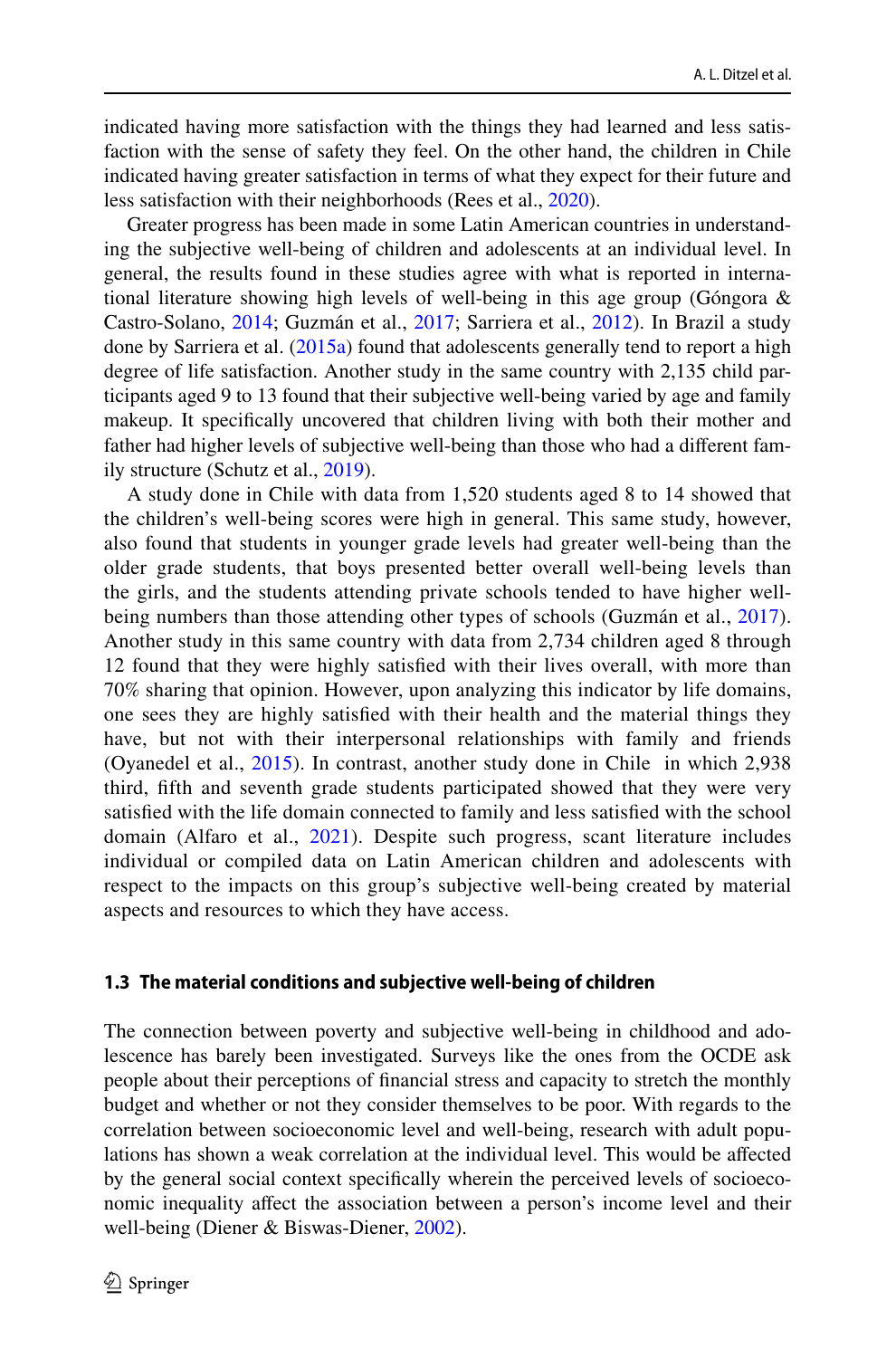In studies with children, Klocke et al. [\(2014](#page-16-7)) describe a close correlation between the Gini index and subjective well-being, although this has less infuence than the domains of school and family do. Gadermann et al. [\(2015](#page-15-11)) inform us that children living in environments with high economic deprivation have a more negative wellbeing experience. This result may be related to having a hard time accessing com-munity activities and family stress. Main [\(2014](#page-16-8)) reported that adolescents that come from low-income households have less satisfaction with the family and life options domains. A study conducted in northeastern Brazil with 864 children and adolescents from 9 to 18 years of age concluded that the greater the social disadvantage (measured in this study with a multidimensional poverty index), the lower the scores on the subjective well-being scales (Abreu, 2017, cited in Sarriera & Bedin, [2017\)](#page-16-9). Another study done in this same country with 543 adolescent participants and their parents indicated that the well-being means were lower for participants in the lowermiddle class as compared to the middle and upper classes (Bedin & Sarriera, [2015\)](#page-15-3). Zou et al. [\(2018](#page-17-7)) studied the effects of family socioeconomic status on life satisfaction for Chinese children and adolescents. They looked at optimism as a mediator of the relationship between variables and found an association between socioeconomic inequality and life satisfaction.

A growing line of research has been developing as of late concerning the association between material conditions and the well-being variables such as happiness, for example. This has raised substantial debates in the literature (Biswas-Diener, [2008\)](#page-15-12). Regardless of its complexity, this relationship has been widely studied and discussed both at the individual and national levels (Gross-Manos, [2017\)](#page-16-10); however, such study eforts and understanding when it comes to children and adolescents is rather limited and still in the early stages. The relevance of the study of these variables is related to the fact that the subjective measurement of material resources allows access to a subjective appreciation of the ability to satisfy basic needs, overcoming the limitations of the income measure, which does not integrate the perception of the individual regarding the enjoyment of a proper life (Boarini & d'Ercole, [2006;](#page-15-13) Singh-Manoux, et al., [2003\)](#page-17-8). In conjunction with the foregoing, measurements of material deprivation of this type would be a much more potent predictor of a child's sense of well-being than strictly income-based measurements (Main & Bradshaw, [2012](#page-16-11)).

Taking this as the foundation, emerging lines of research aimed at understanding interaction between the objective perception of material resources and the well-being of children and adolescents (Bradshaw & Finch, [2003;](#page-15-14) The Children's Society, [2014](#page-17-9)) as well as satisfaction with the things they have and the frequency with which they are worried about money (Gross-Manos, [2017](#page-16-10)) are in development.

Such efforts include work done by Sarriera et al. [\(2015b](#page-17-10)) in which they analyzed the connection between perceptions of material resource availability and subjective well-being levels in Argelia, Brazil, England, Israel, South Africa, South Korea, Spain and Uganda. Their results indicate there is a connection between the perceptions of material resource availability and well-being levels for all countries except South Korea (Sarriera et al., [2015b\)](#page-17-10).

Another study with child participants living in Brazil, Chile and Spain reported that those who state having higher material conditions also had levels of happiness and life satisfaction as well as satisfaction with what might occur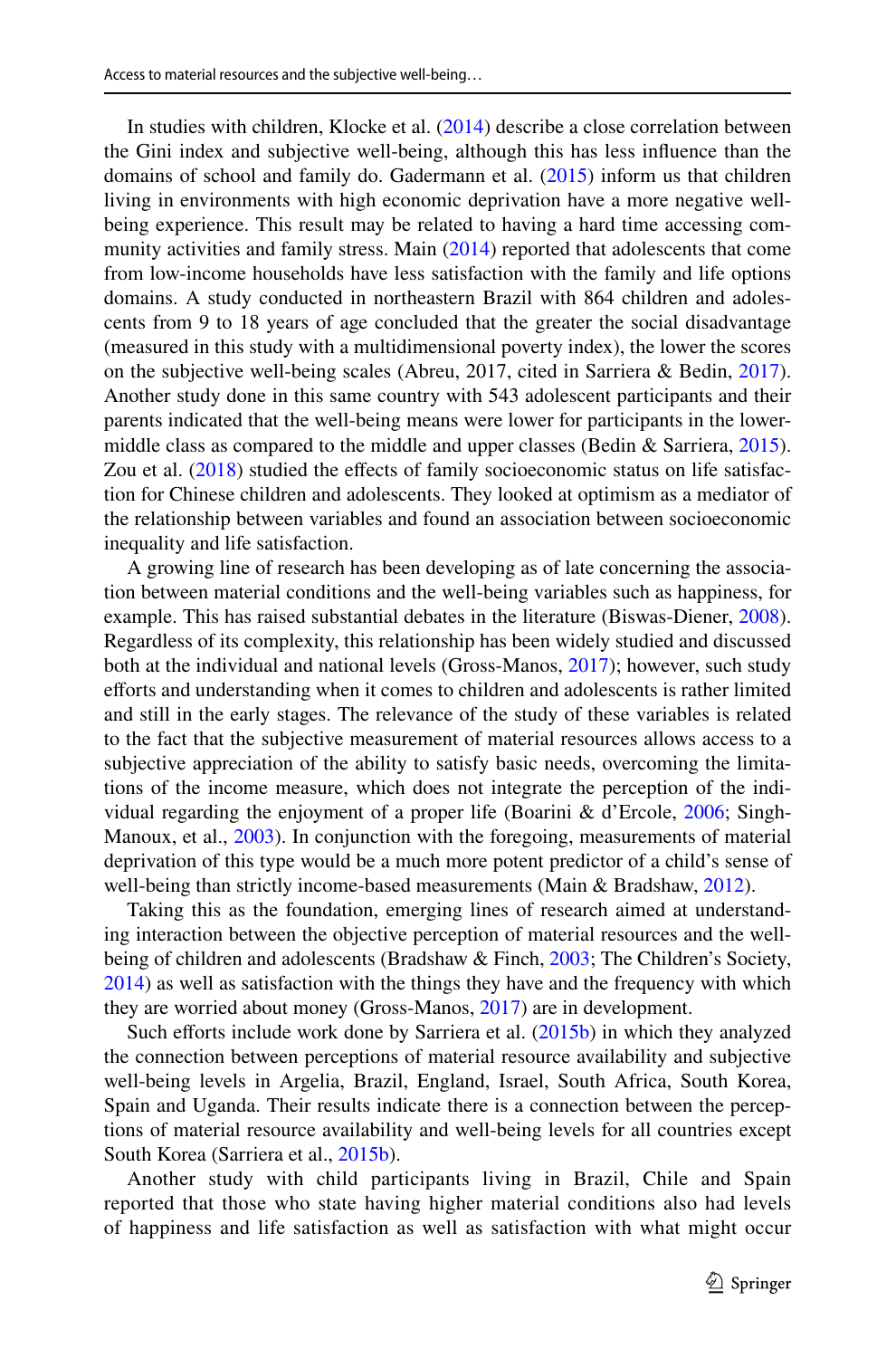in the future at levels signifcantly higher than the children who reported poorer material conditions (Rees,  $2021$ ). The same study also showed that at the age of 12 years these diferences in accordance with reported material conditions seemed to increase when compared to the group of 10-year-olds. Therefore, substantial diferences in children's subjective well-being who report good and bad material conditions are observed. This applies both to general well-being and satisfaction with life domains.

These fndings emphasize the fact that material conditions are important for children in diferent cultural and economic contexts. They may even feel socially excluded when they lack the material resources their peers have access to (Rees, [2021](#page-16-12)). This means that economic inequality would be an additional key variable for children and adolescents, especially when it is quite apparent in their everyday experience.

When considering a broader meaning of the material situation, which includes aspects related to the environment close to the children, such as the neighborhood, the quality of the provision of services they receive and the school environment, the association with the subjective well-being of the children increases. In a study that compared the subjective well-being of children from 14 countries, with a sample of more than 16,000 children, it was shown that low levels of material conditions and greater social exclusion were associated with lower subjective well-being scores (Gross-Manos, [2017\)](#page-16-10). Lee and Yoo [\(2015](#page-16-1)) in an international study found that the increase in places to play safely in the neighborhood was associated with higher subjective well-being scores of children. Empirical results have also suggested that family relationships and friends may mediate or moderate the connection between poverty and children's subjective well-being. Good family relationships can prevent more extensive drops in subjective well-being (Cho, [2018\)](#page-15-15).

Linked to these results, another interesting line of research that associates the material situation and poverty of children with their subjective well-being is the study of the use of time. While overall patterns of time use by children vary considerably, depending on multiple factors, Children's Worlds cross-country studies have shown some interesting associations. Evidence supports a clear association between countries with greater poverty and the frequency of children's time dedicated to work related to the home (housework and caring for other family members). On the other hand, leisure activities such as sports, watching television, and using computers are more common in high-income countries (Rees, [2017\)](#page-16-13). A central concern of many countries has been the educational development of children and how situations of poverty impact the development of activities that hinder the time spent at school. An extensive comparative study between less and more industrialized countries showed that in less industrialized countries, children spend more time on household chores and work-related activities (paid and unpaid). As countries develop economically, there is greater concern that children attend school and not work. They have also found that leisure opportunities for children increase (Larson & Verma, [1999\)](#page-16-14). Thus, the evidence shows a constant pattern of greater well-being for children who live in better material conditions (Rees, [2021\)](#page-16-12), understood from a perspective that includes their daily experience.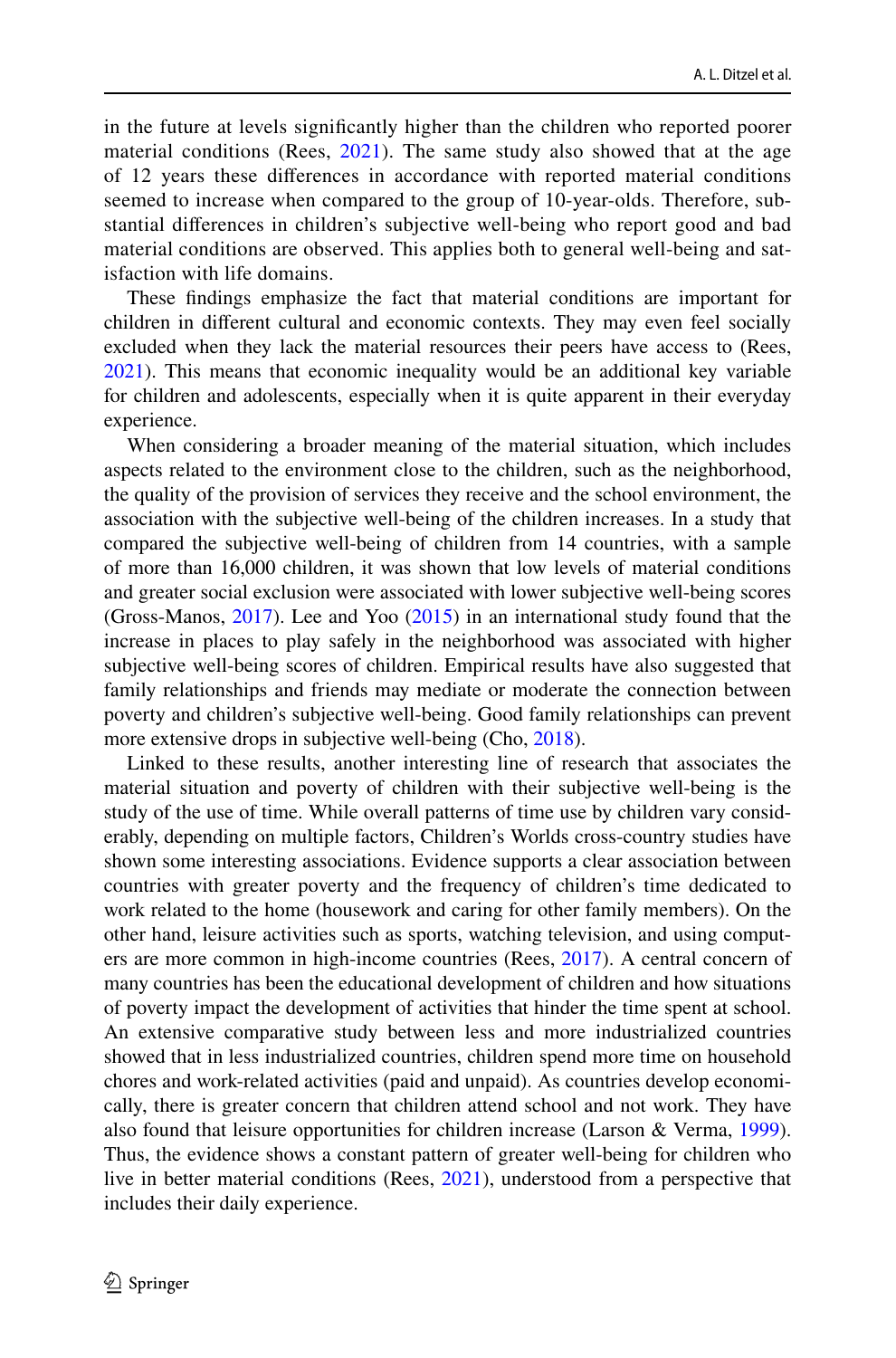Bearing in mind the above-described background, this article intends to use the data collected during the third wave of *Children's Worlds*<sup>[1](#page-6-0)</sup> research to analyze the associations between the material conditions and the subjective well-being of children in Chile and Brazil, which are the only two Latin American countries that participated in said study. More specifcally, one objective is to understand the relationship between the material conditions and the diferent domains of interpersonal relationships. Understanding the relationships between material conditions and subjective well-being by gender and country of the children is also important. Lastly, a discussion is presented on how these fndings can improve understanding of the well-being of children living in Latin American countries (Chile, Brazil).

## **2 Method**

#### **2.1 Participants**

The total sample of participants in this study comes to 3,716 children (50.5% girls) between 10 and 12 years of age  $(M=11.4$  years); 1,787 children living in Brazil (48.1%) and 1,929 (51.6%) in Chile.

A total of 26 schools in Chile participated, all located in urban areas of the Metropolitan and Bio Bio Regions. The sampling strategy was representative and random for the country and was stratifed based on the two most populous regions of the country (the Metropolitan and Bio Bio Regions). The sampling strategy was randomized and representative for the country, using as a sampling frame all active schools in the aforementioned regions that offered primary education.

In Brazil, we examined a sample of 1,787 adolescents (*M*=11.33 years old, 55.2% girls) from 50 public and private schools in fve Brazilian states: Rio Grande do Sul, Santa Catariana, Paraná, Rio de Janeiro and São Paulo. The schools were randomly selected from a list made available by the Department of Education in each state and a class was randomly selected in each school.

#### **2.2 Instruments**

The study included some of the instruments used in the Children's Worlds international study (Bruck & Ben-Arieh, [2020](#page-15-16)).

Children's Worlds Subjective Well-Being Scale (CW-SWBS). The survey items measure the cognitive dimension of subjective well-being without any context. It was designed based on the Students' Life Satisfaction Scale—SLSS (Huebner, [1991\)](#page-16-15), validated in Chile and Brazil by Casas et al. [\(2015\)](#page-15-17). This is a new version that was improved to make it more interculturally comparable in the spirit of the third wave of the Children's Worlds international study (Bruck & Ben-Arieh, [2020\)](#page-15-16).

<span id="page-6-0"></span> $<sup>1</sup>$  Project website: [www.isciweb.org](http://www.isciweb.org)</sup>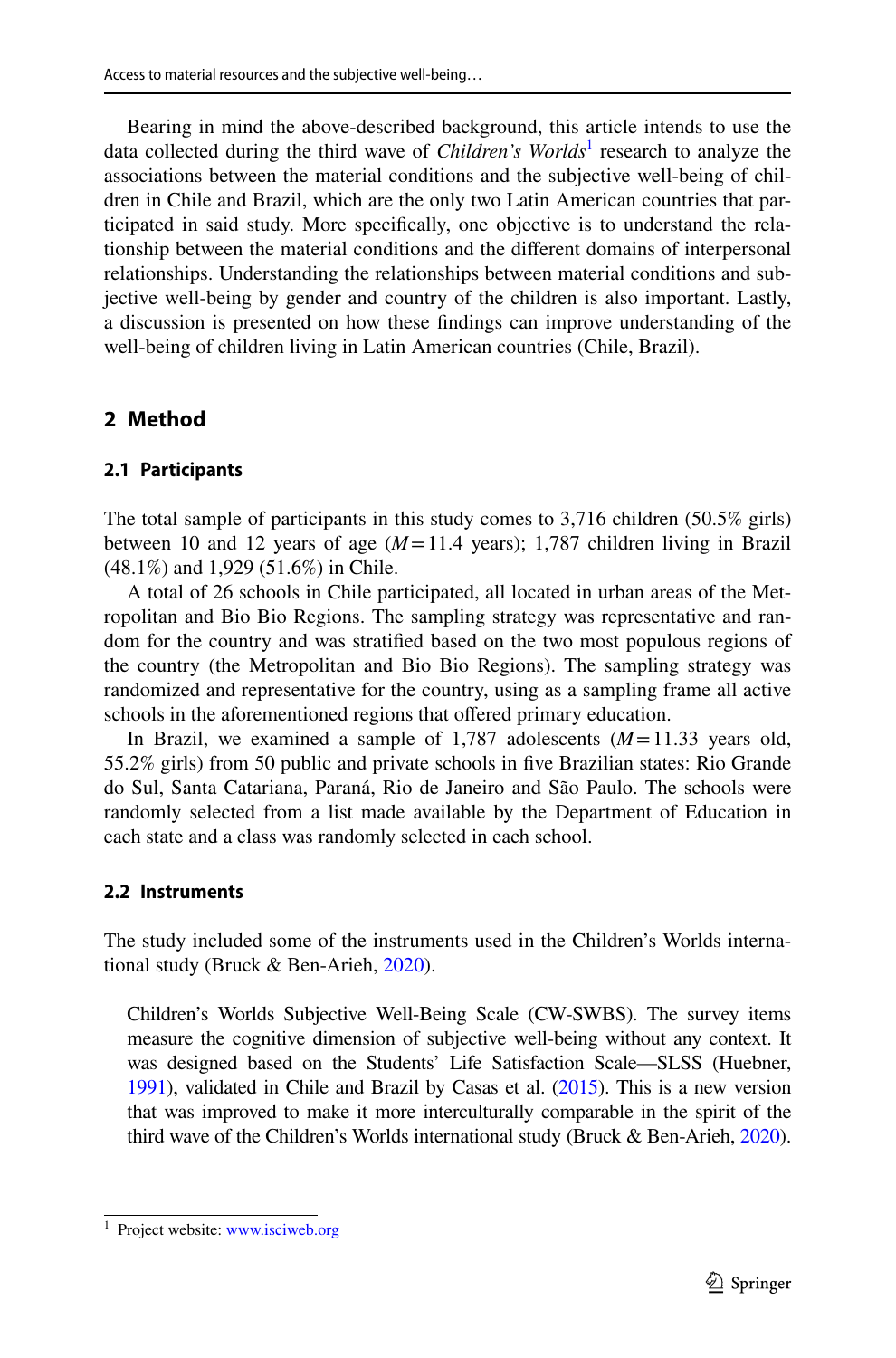The response scale format is an 11-point Likert type scale with values ranging from 0="Completely disagree" up to 10="Completely agree". It includes the items: "*I enjoy my life", "My life is going well", "I have a good life", "The things that happen in my life are excellent", "I like my life", "I am happy with my life"* ( $\chi^2$ =56.30, df = 8, p < 0.001; CFI = 0.998; RMSEA = 0.040 [0.031-0.051]; SRMR = 0.008). The overall index for each scale is shown as a range of 0—100 to facilitate visual comparison.

Measuring material conditions in *Children's Worlds* includes eight questions with a two-choice response scale of either present (1) or absent (0). They are: 1. *clothing in good condition*, 2. *enough money for school trips and activities*, 3. *internet access at home*, 4. *equipment or articles needed for playing sports or pursuing hobbies,* 5. *pocket money / money to spend on myself*, 6. *two pairs of shoes in good condition*, 7. *a mobile phone* and 8. *the materials and items needed for school*.

Interpersonal relationships include the relational domains of family, friends, school and neighborhood. Each of these relationships are explored using a Likert-type scale in which 0 means "I do not agree" and 4 means "I totally agree". Higher scores indicate a more positive perception of interpersonal relationships. The family relationships include 6 items, *"There are people in my family who are concerned about me", "If I have a problem, people in my family will help me", "We have a good time together in my family", "I feel safe in my home", "My parents listen to me and take what I say into account", "My parents and I make decisions about my life together"* ( $\chi^2$ =26.84, df = 8, p < 0.01; CFI = 0.997; RMSEA = 0.025 [0.015-0.036]; SRMR=0.011). Friendships includes 4 items, "*I have enough friends",* "*My friends are usually nice to me", "My friends and I get along well", "If I have a problem, I have a friend who will support me"*  $(\chi^2 = 3.05, df = 2, p > 0.05; CFI = 0.999;$ RMSEA= $0.012$  [0.000-0.037]; SRMR=0.010). The school relationships include 7 items, "*My teachers care about me", "If I have a problem at school my teachers will help me", "If I have a problem at school other children will help me","My classmates fght a lot", "My teachers listen to me and take what I say into account", "I have the opportunity to make important decisions for myself at school", "I feel safe at school"* ( $\chi^2$ =118.02, df=13, p<0.001; CFI=0.989; RMSEA=0.047 [0.039-0.055]; SRMR=0.020)*.* The neighborhood relationships include 6 items, "*I feel safe*  walking in the area where I live", "In my area there are enough places to play or to *have a good time", "If I have a problem, there are people in the area where I live who will help me", "The adults in the area where I live are nice to children", "I have the chance to help make decisions about things that are important to children in the area where I live*", "*The adults in the area where I live listen to children and take them seriously*"  $(\chi^2 = 86.89, df = 7, p < 0.001; CFI = 0.992; RMSEA = 0.055$  $[0.045 - 0.066]$ ; SRMR = 0.015).

# **2.3 Procedure**

The data used in this study were produced as part of a larger project called *Children's Worlds*, *the International Survey of Children's Well-Being* (ISCWeB) organized by the ISCI, the International Society of Child Indicators, whose purpose is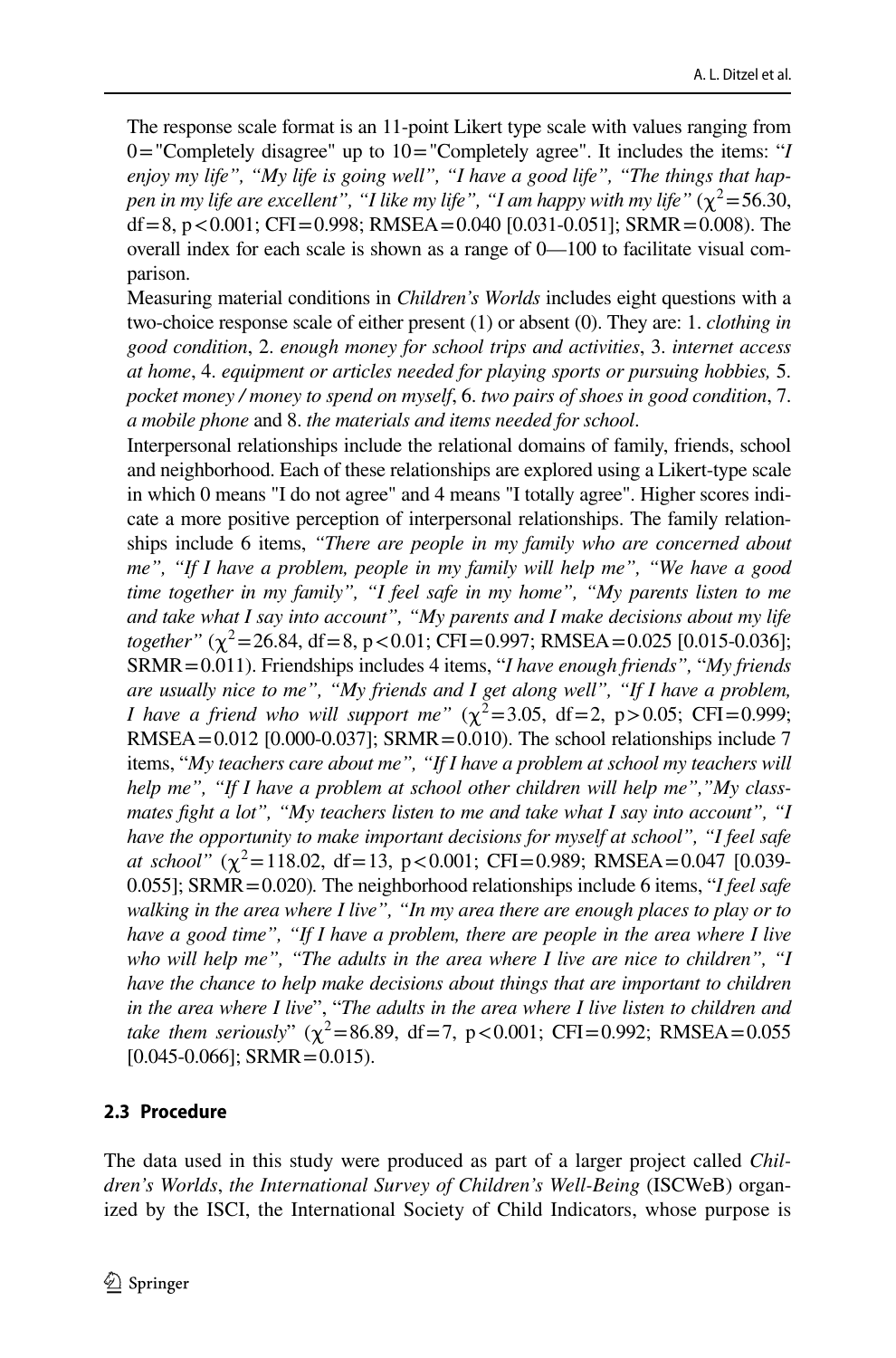exploring development and well-being indicators during childhood and adolescence. This study was conducted with children and adolescents aged 8 to 12 years; however, the analyses of this study were solely conducted with data from the 10- and 12-year-old groups from the Brazilian and Chilean samples.

# **2.4 Data Collection and Ethical Aspects**

# **2.4.1 Chile**

The educational establishments in each region were randomized in order to select the sample. The school principals were then contacted to request authorization for implementing the study. Active informed consent was sought from the educational establishments, passive informed consent from the parents or legal guardians of the students, and then agreement from the students themselves. This is in keeping with the guidelines of the Ethics Committee at the Universidad del Desarrollo. The entirety of the survey was completed during an academic hour with the respondents. It was administered to the group, but answered individually. A research team member was present every time it was applied to answer any questions the participants may have had. The data were all collected during the second semester of 2018. The database was built using a double data entry process.

## **2.4.2 Brazil**

The selected schools in Brazil were contacted. Once authorization was obtained through the Institutional Agreement and the relevant objectives and procedures were clarifed, the children were invited to participate in the research. Informed Consent Forms were provided for them to take home to their parents or legal guardian as well as Agreement Forms for the students who agreed to participate and signed the Institutional Agreement. Once the Consent and Agreement Forms had been flled out and returned, a day was selected with school coordinators to collectively apply the questionnaire in a room provided by the schools with an approximate duration of 45 min. At least two trained researchers from the team were present during the survey administration in order to address any questions and help them fll in their responses. All ethical procedures created for research on human beings were followed and the research ethics committee approved the project.

# **2.5 Data analysis**

A latent classes analysis was done in order to study the children's material conditions (Masyn, [2013](#page-16-16)). A multivariate analysis of covariance (MANCOVA) was done next in order to measure the efects of material conditions upon the children's subjective well-being and interpersonal relationships. In light of the specifc objectives of this study, the gender and country of residence of the children were incorporated as the covariables.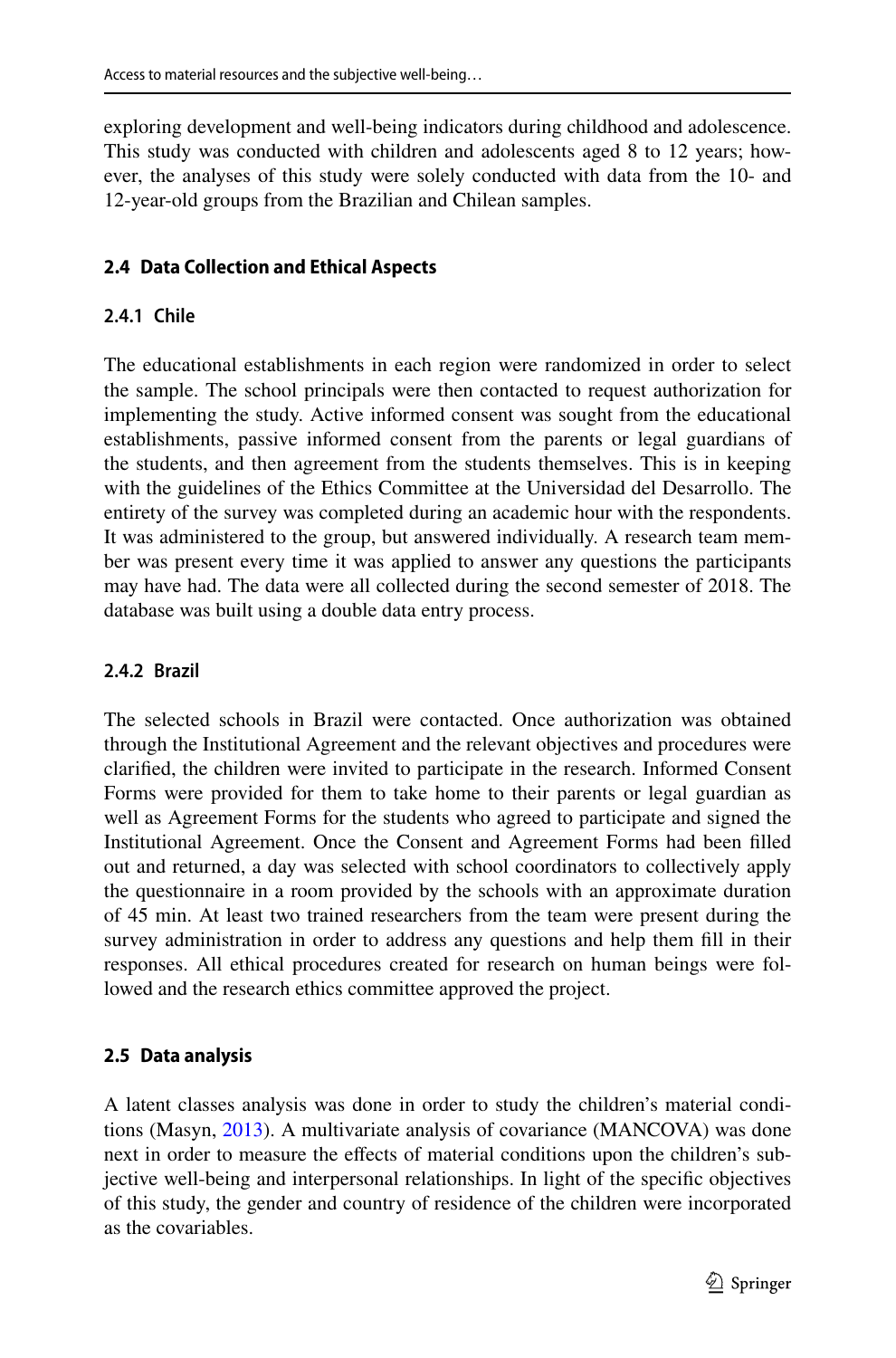|                  | Total sample  | Country       |               | Gender        |               |  |
|------------------|---------------|---------------|---------------|---------------|---------------|--|
|                  |               | <b>Brazil</b> | Chile         | Girl          | Boy           |  |
|                  | M(SD)         | M(SD)         | M(SD)         | M(SD)         | M(SD)         |  |
| <b>CW-SWBS</b>   | 84.42 (22.28) | 83.14 (22.97) | 85.56 (21.59) | 82.24 (24.41) | 87.04 (19.03) |  |
| Family Rel       | 3.19(0.83)    | 3.05(.84)     | 3.32(.80)     | 3.15(.87)     | 3.24(0.78)    |  |
| Friend Rel       | 3.10(0.95)    | 2.94(.97)     | 3.24(.90)     | 3.11(.97)     | 3.08(.92)     |  |
| School Rel       | 2.79(0.98)    | 2.64(0.99)    | 2.94(.95)     | 2.79(1.00)    | 2.80(.95)     |  |
| Neighborhood Rel | 2.43(1.14)    | 2.06(1.12)    | 2.77(1.06)    | 2.35(1.17)    | 2.52(1.11)    |  |

<span id="page-9-0"></span>**Table 1** Means and standard deviations on the subjective well-being and interpersonal relationships scores in the total sample and by country and sex

The Children's Worlds questionnaire categories were used for analyzing the interpersonal relationships, namely family, friend, school and neighborhood relationships. A factor analysis was then done to assess its behavior as a construct in this sample.

The results show that each area behaves as a single, stand-alone factor. Only the school relationships area had an item that did not add anything to the common factor, namely fghting among classmates. Upon removing it, the rest of the items behaved as a single factor.

## **3 Results**

#### **3.1 Descriptive Results**

The general study results showed that the children in the sample had an average subjective well-being level of 84.42 points on a 0 to 100 scale  $(SD=22.28)$  (see Table [1\)](#page-9-0).

The children living in Chile reported an average subjective well-being level of 85.56  $(SD=21.59)$  and those living in Brazil> of 83.14  $(SD=22.97)$ . Both of these diferences are signifcant (see Table [2\)](#page-10-0). Furthermore, signifcant diferences to well-being levels by gender were detected, with an average score for the boys of  $(M = 87.04; SD = 19.03)$  and the girls of  $(M = 82.24; SD = 24.41)$  (see Table [2\)](#page-10-0).

With regards to the relationship domains, one can see that the children in general have a more positive perception of their family relationships  $(M=3.19; SD=0.83)$ compared to other domains of their lives (see Table [1\)](#page-9-0).

## **3.2 Latent classes analysis**

Table [3](#page-10-1) contains the model fit indices for 2- to 5-class solutions based on the material conditions of the child participants. The results show that the *p* values of the Lo-Mendell-Rubin (LMR) test for models 2 and 3 are signifcant (Masyn, [2013\)](#page-16-16). Considering the sample size for each class, a two-class model was chosen.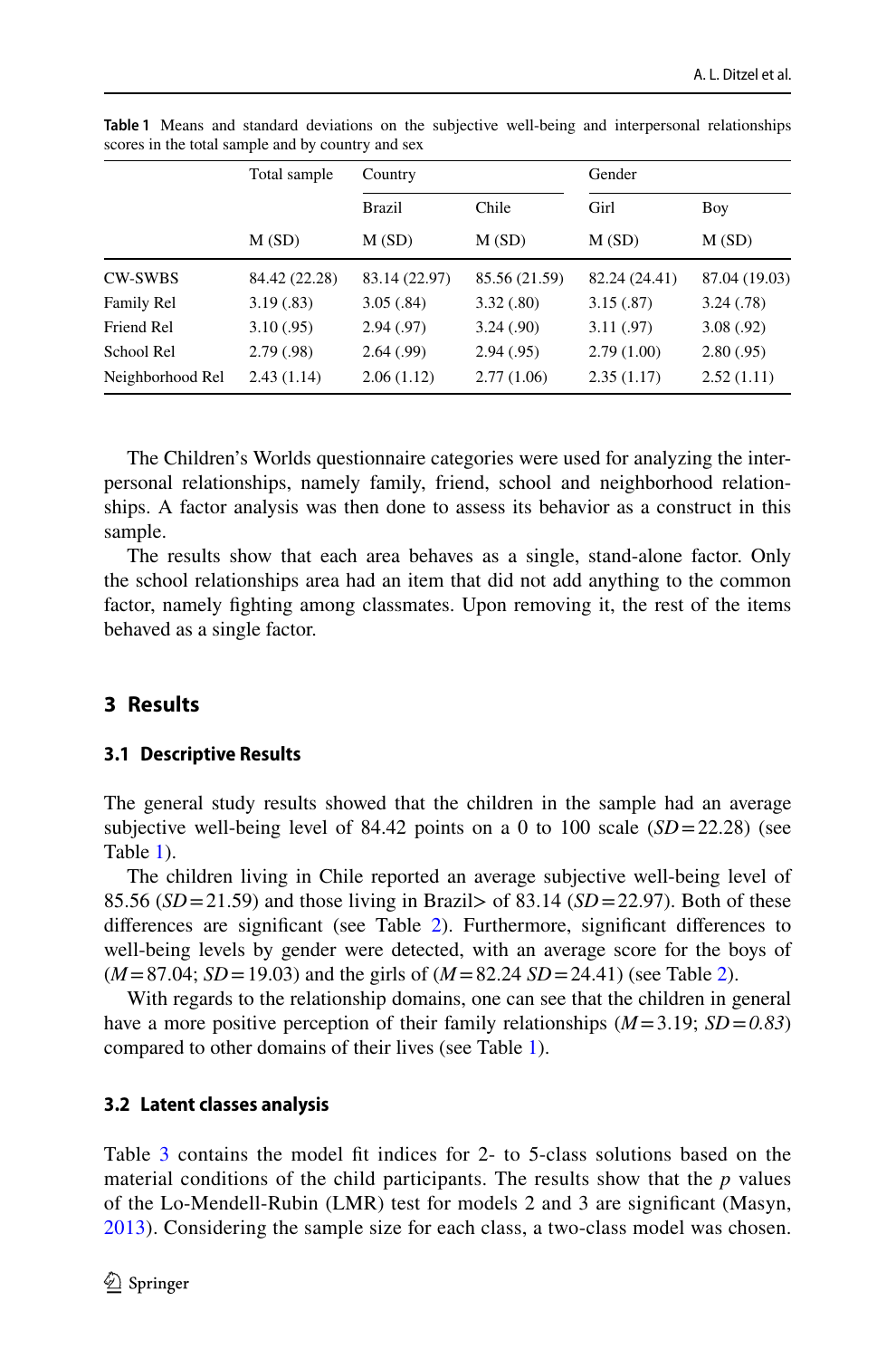|                                                         | Country       |               |                  | Gender        |               |            |  |
|---------------------------------------------------------|---------------|---------------|------------------|---------------|---------------|------------|--|
|                                                         | <b>Brazil</b> | Chile         |                  | Girl          | Boy           |            |  |
|                                                         | M(SD)         | M(SD)         | $\boldsymbol{t}$ | M(SD)         | M(SD)         | t          |  |
| <b>CW-SWBS</b>                                          | 83.14 (22.97) | 85.56 (21.59) | $-3.20$ ***      | 82.24 (24.41) | 87.04 (19.03) | $6.378***$ |  |
| I enjoy my life,                                        | 8.20(2.80)    | 8.84 (2.08)   | $-7.860***$      | 8.33(2.65)    | 8.77(2.23)    | $5,482***$ |  |
| My life is going well                                   | 8.27(2.62)    | 8.57(2.26)    | $-3.736***$      | 8.22(2.64)    | 8.66(2.17)    | $5,468***$ |  |
| I have a good life,                                     | 8.69(2.35)    | 8.76(2.26)    | $-0.822$         | 8.60(2.46)    | 8.90 (2.07)   | $3,940***$ |  |
| The things that hap-<br>pen in my life are<br>excellent | 7.42(2.84)    | 7.85(2.75)    | $-4.674***$      | 7.41(2.97)    | 7.92(2.56)    | $5,512***$ |  |
| I like my life                                          | 8.60(2.57)    | 8.58 (2.58)   | 0.237            | 8.33(2.81)    | 8.89 (2.22)   | $6,614***$ |  |
| I am happy with my<br>life                              | 8.47(2.64)    | 8.63(2.54)    | $-1.936$         | 8.33 (2.81)   | 8.82(2.25)    | $5,784***$ |  |

<span id="page-10-0"></span>**Table 2** Mean diferences in the CW-SWBS subjective well-being scores by country of residence and sex (t-test)

\*\*\* *p*≤.001

<span id="page-10-1"></span>

| <b>Table 3</b> Latent classes in<br>material conditions for the total | N classes AIC BIC |                                   | aBIC |                                                                   | p LMR p bootstrap |
|-----------------------------------------------------------------------|-------------------|-----------------------------------|------|-------------------------------------------------------------------|-------------------|
| sample $(n=3716)$                                                     | 2                 |                                   |      | $17,618$ $17,736$ $17,675$ $2 \text{ vs. } 1 \leq .001 \leq .001$ |                   |
|                                                                       | 3                 |                                   |      | $17,486$ $17,667$ $17,575$ $3 \text{ vs. } 2 \le 0.001 \le 0.001$ |                   |
|                                                                       | $\overline{4}$    | 17,474 17,717 17,593 4 vs. 3 .073 |      |                                                                   | < 0.01            |
|                                                                       | 5                 | 17,462 17,767 17,611 5 vs. 4 .010 |      |                                                                   | < 0.01            |

Class 1 consists of children who reported poorer material conditions and Class 2 is made up of children who reported better material conditions (see Fig. [1](#page-11-0)). The proportion of participants in each group was  $23.8\%$  for Class 1 (n=843) and 76.2% for Class 2 (n=2864).

## **3.3 Multivariate analysis of covariance (MANCOVA)**

MANCOVA was used to analyze the average diferences in well-being and interpersonal relationships while controlling the variables of gender and country of residence. The results show that children in Class 2 with access to better material conditions showed signifcantly greater levels of well-being and had a more positive perception of their interpersonal relationships in every area than those who pertain to Class 1 (see Table [4\)](#page-11-1). Specificaly, a greater effect size is noted for family relationships ( $p \le 0.001$ ,  $g = 0.733$ ) followed by neighborhood relationships ( $p \le 0.001$ ,  $g=0.711$ ).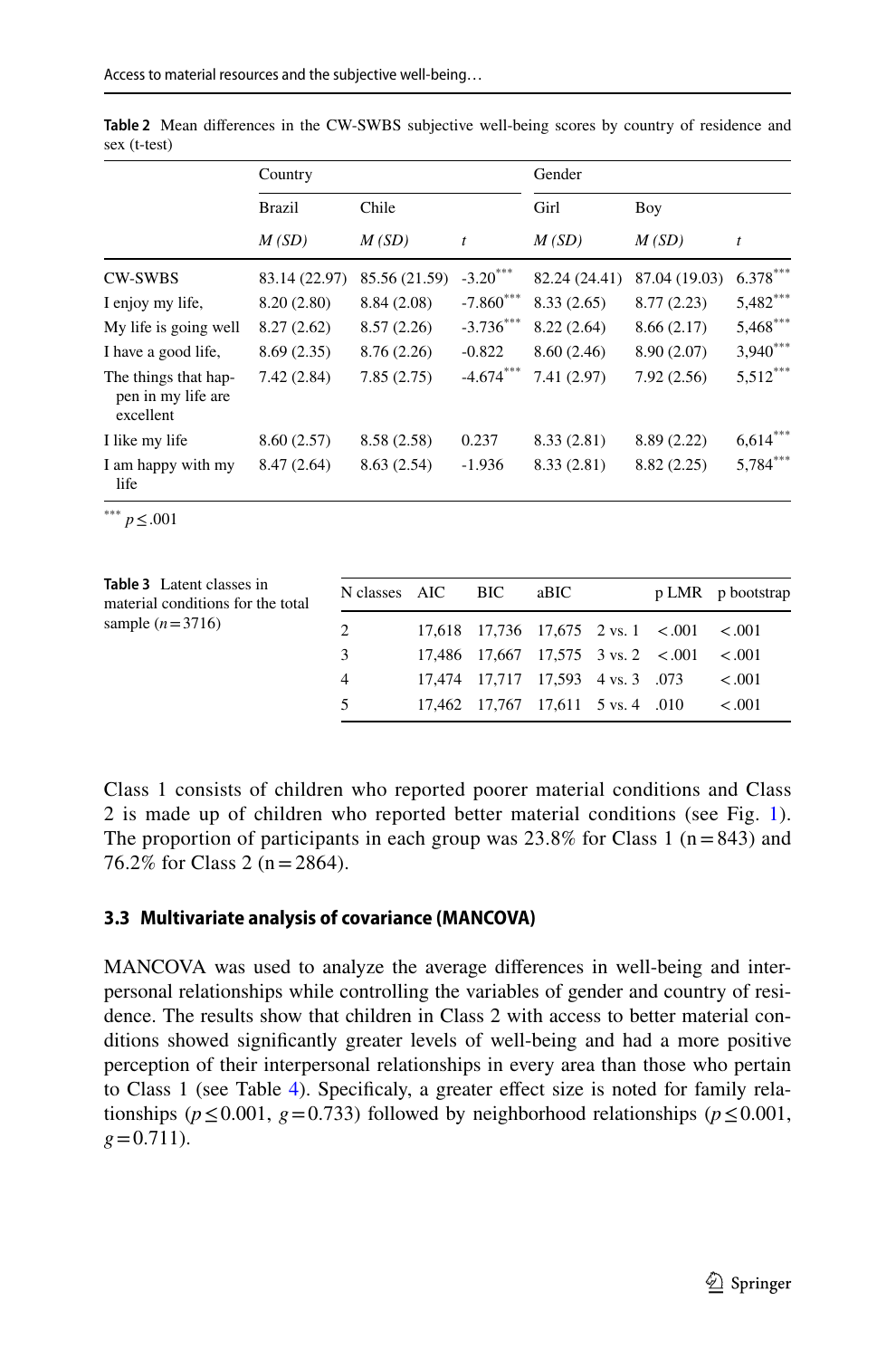

<span id="page-11-0"></span>**Fig. 1** Model of two latent classes

<span id="page-11-1"></span>**Table 4** Multivariate analysis of the subjective well-being and family relationships, controlling for the variables sex and country

|                      |            | 2           | Wilks $\lambda$ | F(sig)       | Hedges' g |  |
|----------------------|------------|-------------|-----------------|--------------|-----------|--|
|                      | M(SD)      | M(SD)       |                 |              |           |  |
| <b>CW-SWBS Scale</b> | 7.36(2.74) | 8.73 (1.91) | $.90***$        | 237.805***   | .645      |  |
| Family Rel           | 2.75(.95)  | 3.33(.74)   |                 | $290.833***$ | .733      |  |
| Friend Rel           | 2.74(1.06) | 3.20(.88)   |                 | 131.466***   | .498      |  |
| Friend Rel           | 2.40(1.02) | 2.92(.93)   |                 | $155.303***$ | .547      |  |
| Friend Rel           | 1.83(1.09) | 2.61(1.10)  |                 | 244.276***   | .711      |  |

\*\*\* *p*≤.001

# **4 Discussion**

Despite the noteworthy, growing interest in a range of countries along with the public policies to foment well-being and ensure satisfactory mental health in children (Office for National Statistics [ONS],  $2014$ ), few studies have actually sought to understand how variables connected to material conditions and resource access in everyday life can impact their well-being. Even more limited yet are investigations that aim to understand this relationship by comparing countries, particularly in regions with fewer resources where one would hypothesize that the impact of material conditions is likely even greater. This is why this study sought to help fll this gap in our understanding by comparatively analyzing the subjective well-being of children in Brazil and Chile as well as examining the access they perceive they have to various material resources in everyday life.

In a general sense, the overall sample shows high levels of subjective wellbeing  $(M = 84.42; SD = 22.28)$ , which does concur with what has been reported in both international and local literature concerning general well-being and children's life satisfaction (Oyanedel et al., [2015](#page-16-6); Sarriera et al., [2015a](#page-17-4)). Furthermore,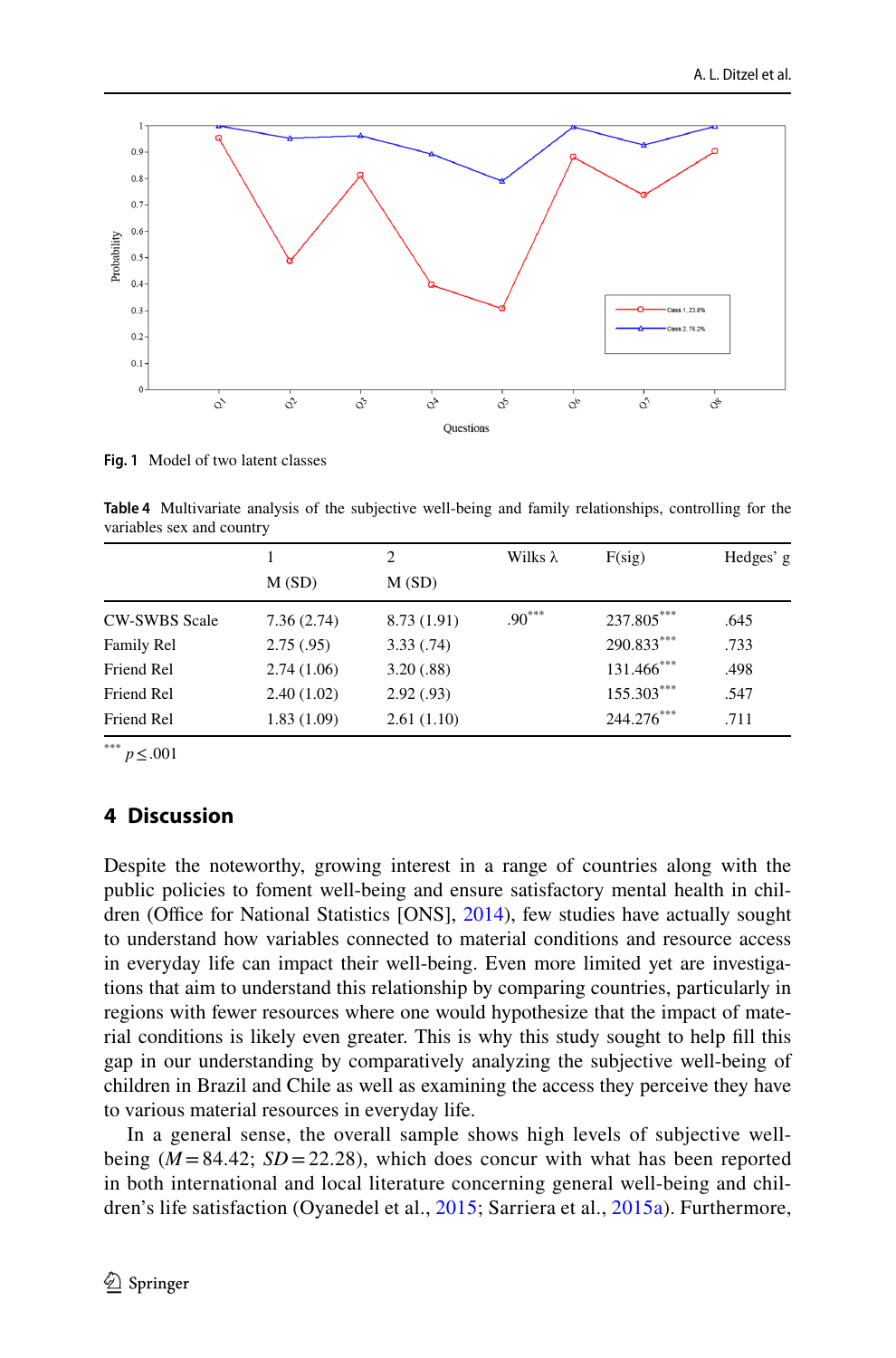the boys generally presented greater levels of subjective well-being than the girls. This is also consistent with what has been reported by many authors (Chen et al., [2020;](#page-15-18) Dinisman & Ben-Arieh, [2016\)](#page-15-6). For all assessed items, the boys had higher levels of subjective well-being than the girls. Such fndings suggest a call to attention with respect to children's subjective well-being in these two Latin American countries. As was pointed out in the introduction, given the fact that there is no clear consensus with respect to gender diferences in subjective well-being and life satisfaction levels, this research adds to the debate by providing data that shows boys having greater subjective well-being levels than girls. Likewise, given the complexity and relevance of the topic, future research would be useful for delving even more into this topic.

It is also important to note the diferences observed between the two countries. In light of these results, the children living in Chile report higher subjective wellbeing levels (*M*=*85.56*; *SD*=21.59) than children living in Brazil (*M*=*83.14*; *SD*=22.97). Statistically signifcant diferences were not detected for all assessed items, indicating the utility of conducting even more specifc studies. Such studies would likely include additional instruments beyond subjective well-being that could broaden the understanding of these diferences. To a certain degree, these results diverge from those reported by Rees [\(2021](#page-16-12)) that suggest that children in Brazil have happiness levels above the average for the studied countries, situated at 12 out of the 35 countries, whereas the children in Chile have a happiness mean that is slightly below average. In the Rees' study ([2021\)](#page-16-12), for example, it was shown that children in Brazil present both an above-average happiness score while also showing a sadness level that is above average as well. The satisfaction with life and their future are also below average for the survey. The Chilean children showed a life satisfaction level that is slightly below average, but they also present a lesser likelihood of feeling sad than the children in many of the other countries with relatively high satisfaction about their own future. On this point, it is important to bear in mind that as of today there are no studies that have solely compared these two countries. This means the results of this study signify progress in terms of understanding the subjective wellbeing of children in Latin America. This also brings about new concerns that aim to understand the contextual characteristics that could explain the diferences between countries, not just between Chile and Brazil, but in Latin America overall.

Regarding the central goal of this study that aimed to understand in what way the material conditions reported by the children in Brazil and Chile connect to their subjective well-being, a directly proportional relationship among these variables was detected. This means that the children who had better material conditions and greater access to resources tend to have higher levels of subjective well-being. This fnding is in line with what has been reported in the available scientifc literature (Bedín & Sarriera, [2015](#page-15-3); Gadermann et al., [2015;](#page-15-11) Klocke et al., [2014](#page-16-7); Rees, [2021\)](#page-16-12). It is interesting to reiterate that this relationship is maintained even when controlling for the variable associated with country of residence and gender, which would offer more evidence that the impact of material conditions on well-being may be even stronger than variables related to socio-demographic conditions. Such a refection is interesting, yet it should be viewed with caution considering the fact that more analysis is needed and other countries must be included to truly reach such conclusions.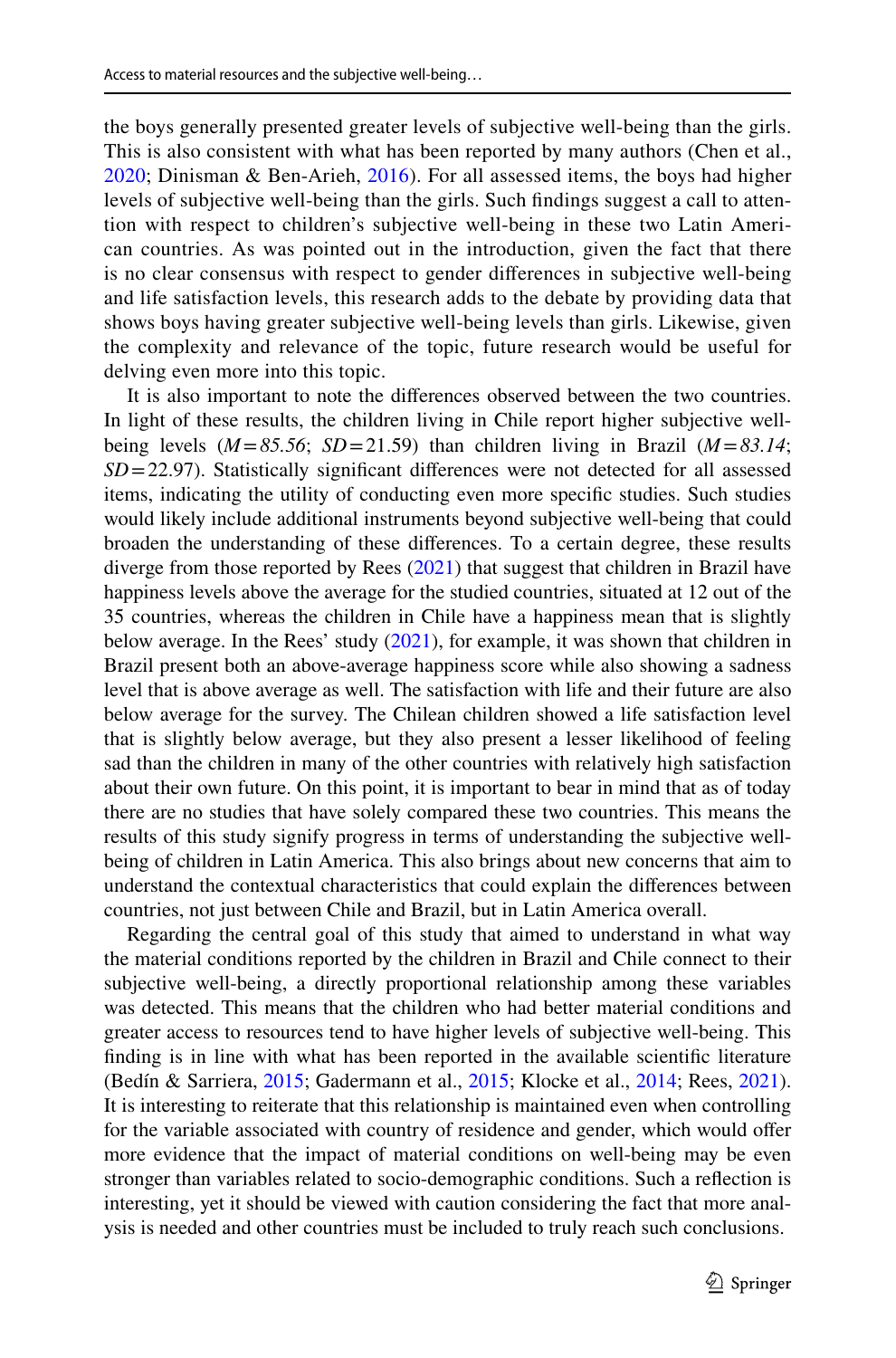In particular, when analyzing the children's perception who participated in this study with respect to interpersonal relationships, signifcant diferences came through in terms of the children's material conditions. Class 2 (better material conditions) reported having a more positive perception of their interpersonal relationships in all relationship domains (family, friend, school and neighborhood relationships) compared to Class 1. Such results are particularly interesting given that currently, according to the evidence reviewed, there is no further data with respect to these differences and how they would impact well-being or the relationship perceptions held by the children in keeping with their material conditions. This means future studies should go into greater depth and take a more comprehensive look at this association so as to better understand how material conditions and resource access that the children have not only impact their well-being, but various relationship domains in their lives, too.

UNICEF reports (Gromada et al., [2020](#page-16-18); UNICEF, [2007\)](#page-17-11) have consistently pointed out that, based on studies from many countries worldwide, data consistently show that children growing up in poverty are more vulnerable. Among the efects observed, they are more likely to sufer from health problems, have learning and behavioral difculties, show lower aptitudes and aspirations, and are dependent on social benefts. It must be taken into account that many children from poor families may not sufer these consequences. But this does not alter the fact that, on average, children who grow up in poverty are more likely to sufer a marked and demonstrable disadvantage. Having more time to play outside is associated with much higher levels of happiness. However, the aforementioned international reports inform that many children living in poverty indicate that there are no adequate play and recreation areas in their neighborhood.

The fndings of the present study are consistent with UNICEF reports in terms of showing that material conditions are associated with children's happiness and with their interpersonal relationships in all the areas evaluated, that is, family, friends, school, the neighborhood. In other words, the group of children who reported lower material conditions presented lower levels of subjective well-being and a worse perception of their family relationships, with their friends, at school and in the neighborhood, compared to the group with better material conditions. These results show how material conditions are associated with children's well-being, from a perspective that includes their personal satisfaction, as well as their interpersonal relationships in diferent settings, regardless of their gender or whether they live in Chile or Brazil.

These results are particularly worrisome considering that Latin America has high indices of material scarcity, poverty and social inequality that especially impact children. This leads to risks that are not only related to lower resource access, but also to potential mental health problems. While the revised evidence shows us that the perception of poverty held by children may vary with respect to adult views and perceptions (Knies, [2011](#page-16-19); Main, [2019](#page-16-20)), this study shows us that access to material resources by children is linked to their well-being levels. Children who report greater material deprivation present lower levels of subjective well-being.

According to economic projections, poverty indicators will currently increase as a result of the pandemic, poverty indicators will increase in the Latin American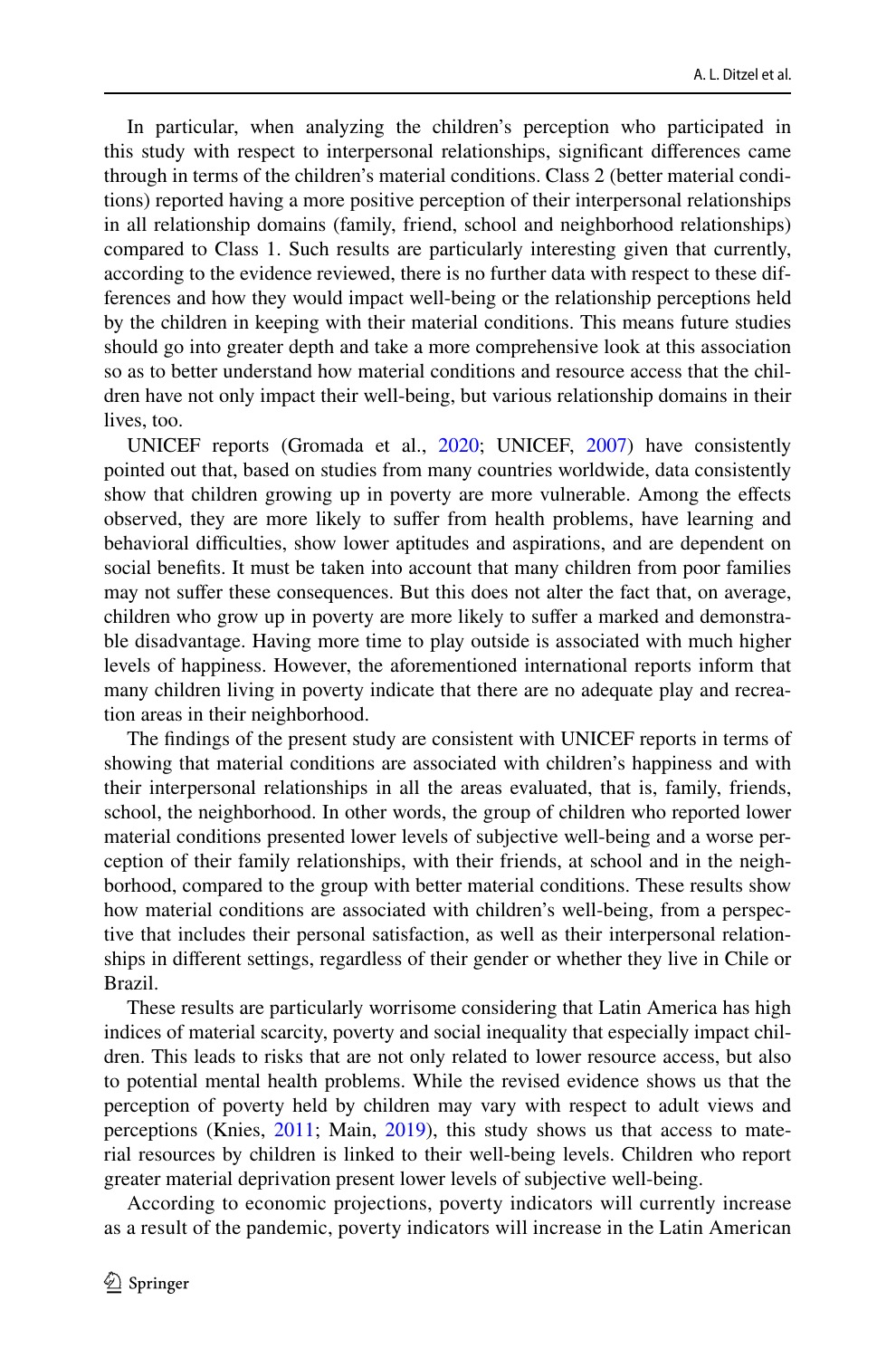region (CEPAL, [2021](#page-15-19)). Although such projections are subject to constant change, available data indicate that Latin America and the Caribbean region is one of the world regions most afected by the coronavirus in terms of the number of cases and deaths. In 2020, only 8.4% of the global population was living in the region, as of December 2020 it had 18.6% of the sum total of COVID-19 cases and 27.8% of deaths caused by this illness. Due to the COVID-19 pandemic, poverty in Latin America will reach levels that have not been seen in the last 12 years. The majority of countries will undergo a distributive deterioration. In 2020, the poverty rate was projected to reach 37.2%, in circumstances that in 2019 were 30.5%. While the poverty indicators in Chile and Brazil are better than the average for other countries in the region (10.7% and 19.2%, respectively) an increase in poverty percentage are expected for 2020 by income of 14.7% in Chile and 24.1% in Brazil. Despite the efforts and emergency measures being taken by various States, such a strong economic recession will mean a worsening of life conditions as well as substantial increases in unemployment, poverty and inequality.

In the face of these serious social effects of the pandemic, children are an overrepresented vulnerable population that is living in poverty. Without considering the possible impact of social protection measures taken in the various countries, 51.3% of children and adolescents were living in poverty in 2020 (CEPAL, [2021](#page-15-19)). Despite not being the main group afected by this illness in terms of health, children, adolescents and young adults may turn out to be the primary victims of this crisis due to the consequences they will feel because of the temporary closure of educational establishments and the economic and social crises afecting their households. In a scenario such as this, taking measures aimed at children that will increase access to material resources will not only assist in their development from an economic point of view, but could also contribute to their subjective well-being.

One of the limitations of this study is that its scope was descriptive, and it has no follow-up data. Furthermore, the sample design only included urban schoolchildren. It did not collect information on ethnic minorities or other subgroups, meaning the results and conclusions must be taken with caution. Nevertheless, it is hoped that this study helps reduce the evidence gaps related to children's wellbeing concerning the evidence collected in other countries and continents.

**Acknowledgements** Thanks to the investigators and to all research team members who participated in the data collection of the Children's Worlds project for allowing us to use the database of Chile and Brazil and to the children who participated in the research.

**Funding** In Brazil, Brazilian National Council for Scientifc and Technological Development (CNPq). In Chile, Faculty of Psychology, Universidad del Desarrollo.

#### **Declarations**

**Confict of interest** The authors declare that they have no known competing fnancial interests or personal relationships that could have appeared to infuence the work reported in this paper.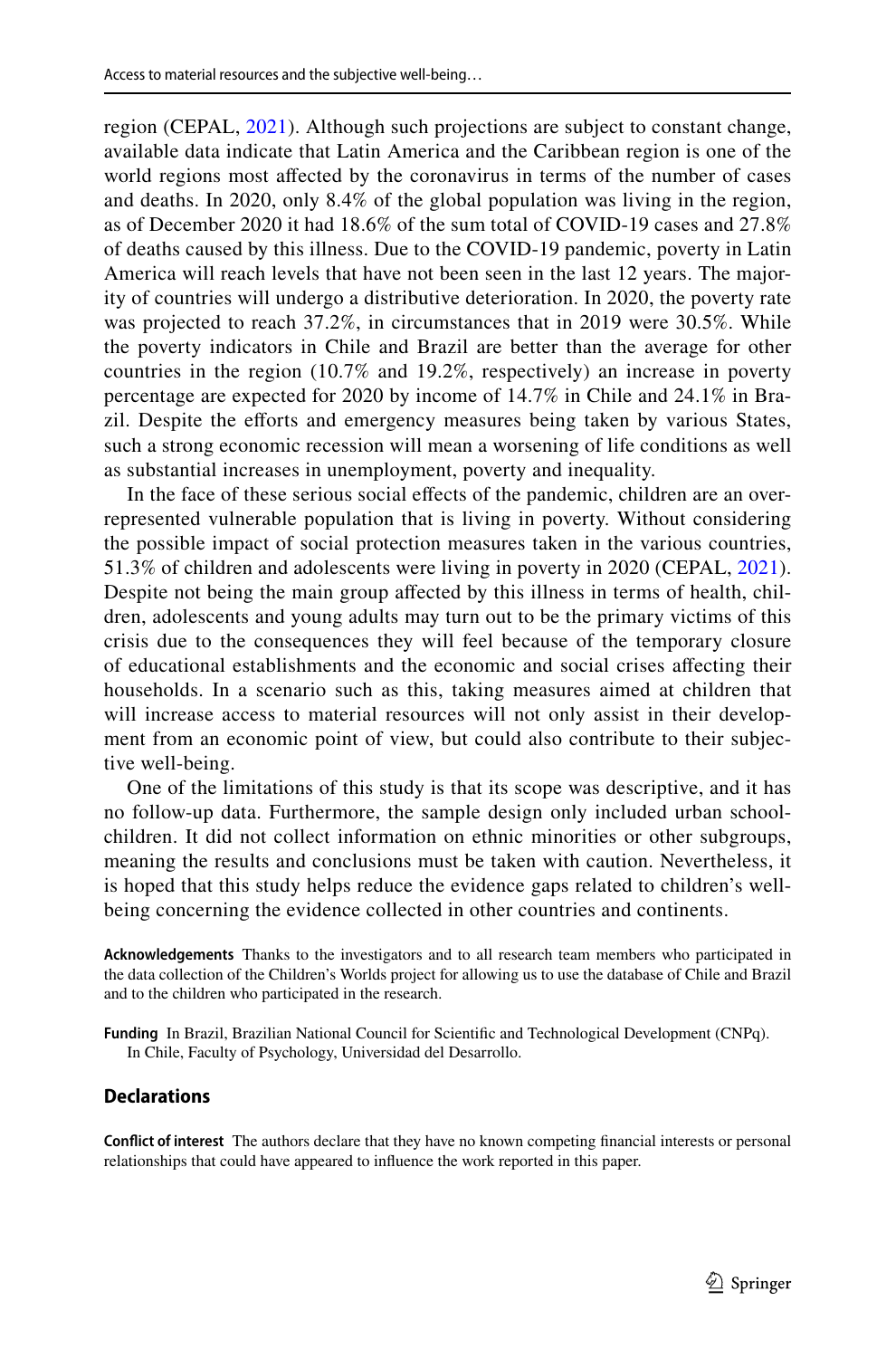## **References**

- <span id="page-15-9"></span>Alfaro, J., Benavente, M., Chuecas, J., Reyes, F., Varela, J., Melipillán, R., Fábrega, J., Yaikin, T., & Rodríguez. C. (2021). Results of the "International Survey of Children's Well-Being" (ISCWeB)- Chile Project. En Centro de Estudios en Bienestar y Convivencia Social (CEBCS), El bienestar antes, durante y después de la pandemia (pp. 12–40). Universidad del Desarrollo. [https://psicologia.udd.cl/](https://psicologia.udd.cl/cebcs/files/2021/01/El-bienestar-antes-durante-y-despu%C3%A9s-de-la-pandemia-CEBCS.pdf) [cebcs/fles/2021/01/El-bienestar-antes-durante-y-despu%C3%A9s-de-la-pandemia-CEBCS.pdf](https://psicologia.udd.cl/cebcs/files/2021/01/El-bienestar-antes-durante-y-despu%C3%A9s-de-la-pandemia-CEBCS.pdf)
- <span id="page-15-3"></span>Bedin, L., & Sarriera, J. (2015). A comparative study of the subjective well-being of parents and adolescents considering gender, age, and social class. *Social Indicators Research, 120*, 79–95. [https://doi.](https://doi.org/10.1007/s11205-014-0589-7) [org/10.1007/s11205-014-0589-7](https://doi.org/10.1007/s11205-014-0589-7)
- <span id="page-15-12"></span>Biswas-Diener, R. (2008). Material wealth and subjective well-being. The Science of Subjective Well-Being, 307–322.
- <span id="page-15-13"></span>Boarini, R., & d'Ercole, M. M. (2006). Measures of material deprivation in OECD countries. OECD Social Employment and Migration Working Papers, No. 37.
- <span id="page-15-14"></span>Bradshaw, J., & Finch, N. (2003). Overlaps in dimensions of poverty. *Journal of Social Policy, 32*(4), 513–525.
- <span id="page-15-2"></span>Bradshaw, J., & Rees, W. (2018). Children's worlds in Europe. In M. Matthes, L. Pulkkien, C. Clouder, & B. Heys. Improving the quality of childhood in Europe. Volume 7 (pp. 163–178). Alliance for Childhood European Network Foundation, Belgium.
- <span id="page-15-16"></span>Bruck, S., & Ben-Arieh, A. (2020). La historia del estudio Children's Worlds. *Sociedad e Infancias, 4*, 35–42.<https://doi.org/10.5209/soci.68411>
- <span id="page-15-5"></span>Casas, F., & González-Carrasco, M. (2018). Subjective well-being decreasing with age: New research on children over 8. *Child Development, 90*(2), 375–394.<https://doi.org/10.1111/cdev.13133>
- <span id="page-15-7"></span>Casas, F., Sarriera, J., Abs, D., Coenders, G., Alfaro, J., Saforcada, E., & Tonon, G. (2012). Subjective indicators of personal well-being among adolescents. Performance results for diferent scales in latin-language speaking countries: A contribution to the international debate. *Child Indicators Research, 5*, 1–28.<https://doi.org/10.1007/s12187-011-9119-1>
- <span id="page-15-17"></span>Casas, F., Alfaro, J., Sarriera, J. C., Bedin, L., Grigoras, B., Bălţătescu, S., Malo, S., & Sirlopú, D. (2015). El bienestar subjetivo en la infancia: Estudio de la comparabilidad de 3 escalas psicométricas en 4 países de habla latina. *Psicoperspectivas. Individuo y Sociedad, 14*(1), 6–18. [https://doi.](https://doi.org/10.5027/psicoperspectivas-Vol14-Issue1-fulltext-522) [org/10.5027/psicoperspectivas-Vol14-Issue1-fulltext-522](https://doi.org/10.5027/psicoperspectivas-Vol14-Issue1-fulltext-522)
- <span id="page-15-19"></span>CEPAL (2021). *Panorama social de América Latina 2020*. Santiago, Chile: Naciones Unidas CEPAL. <https://www.cepal.org/es/publicaciones/46687-panorama-social-america-latina-2020>
- <span id="page-15-18"></span>Chen, X., Cai, Z., & Fan, X. (2020). Gender diferences in life satisfaction among children and adolescents: A meta-analysis. *Journal of Happiness Studies, 21*, 2279–2307. [https://doi.org/10.1007/](https://doi.org/10.1007/s10902-019-00169-9) [s10902-019-00169-9](https://doi.org/10.1007/s10902-019-00169-9)
- <span id="page-15-15"></span>Cho, E.Y.-N. (2018). Links between poverty and children's subjective wellbeing: Examining the mediating and moderating role of relationships. *Child Indicators Research, 11*(2), 585–607. [https://doi.org/](https://doi.org/10.1007/s12187-017-9453-z) [10.1007/s12187-017-9453-z](https://doi.org/10.1007/s12187-017-9453-z)
- <span id="page-15-0"></span>Diener, E. (2009). Subjective well-being. In E. Diener (ed.), *The science of well-being: The collected works of Ed Diener*. Social Indicators Research Series 37. [https://doi.org/10.1007/](https://doi.org/10.1007/978-90-481-2350-62) [978-90-481-2350-62](https://doi.org/10.1007/978-90-481-2350-62)
- <span id="page-15-10"></span>Diener, E., & Biswas-Diener, R. (2002). Will money increase subjective well-being? A literature review and guide to needed research. *Social Indicators Research, 57*, 119–169.
- <span id="page-15-1"></span>Diener, E., Oishi, S., & Tay, L. (2018). Advances in subjective well-being research. *Nature Human Behaviour, 2*(4), 253–260.<https://doi.org/10.1038/s41562-018-0307-6>
- <span id="page-15-6"></span>Dinisman, T., & Ben-Arieh, A. (2016). The characteristics of children's subjective well-being. *Social Indicators Research, 126*, 555–569. <https://doi.org/10.1007/s11205-015-0921-x>
- <span id="page-15-11"></span>Gadermann, A. M., Guhn, M., Schonert-Reichl, K., Hymel, S., Thomson, K., & Hertzman, C. (2015). A population-based study of children's well-being and health: The relative importance of social relationships, health-related activities, and income. *The Journal of Happiness Studies,* 1–26*.* [https://doi.](https://doi.org/10.1007/s10902-015-9673-1) [org/10.1007/s10902-015-9673-1](https://doi.org/10.1007/s10902-015-9673-1)
- <span id="page-15-8"></span>Góngora, V., & Castro-Solano, A. (2014). Well-being and life satisfaction in Argentinean adolescents. *Journal of Youth Studies, 17*(9), 1277–1291. <https://doi.org/10.1080/13676261.2014.918251>
- <span id="page-15-4"></span>González-Carrasco, M., Casas, F., Viñas, F., & Dinisman, T. (2017). Changes with age in subjective wellbeing through the adolescent years: Diferences by gender. *Journal of Happiness Studies, 18*, 63–88. <https://doi.org/10.1007/s10902-016-9717-1>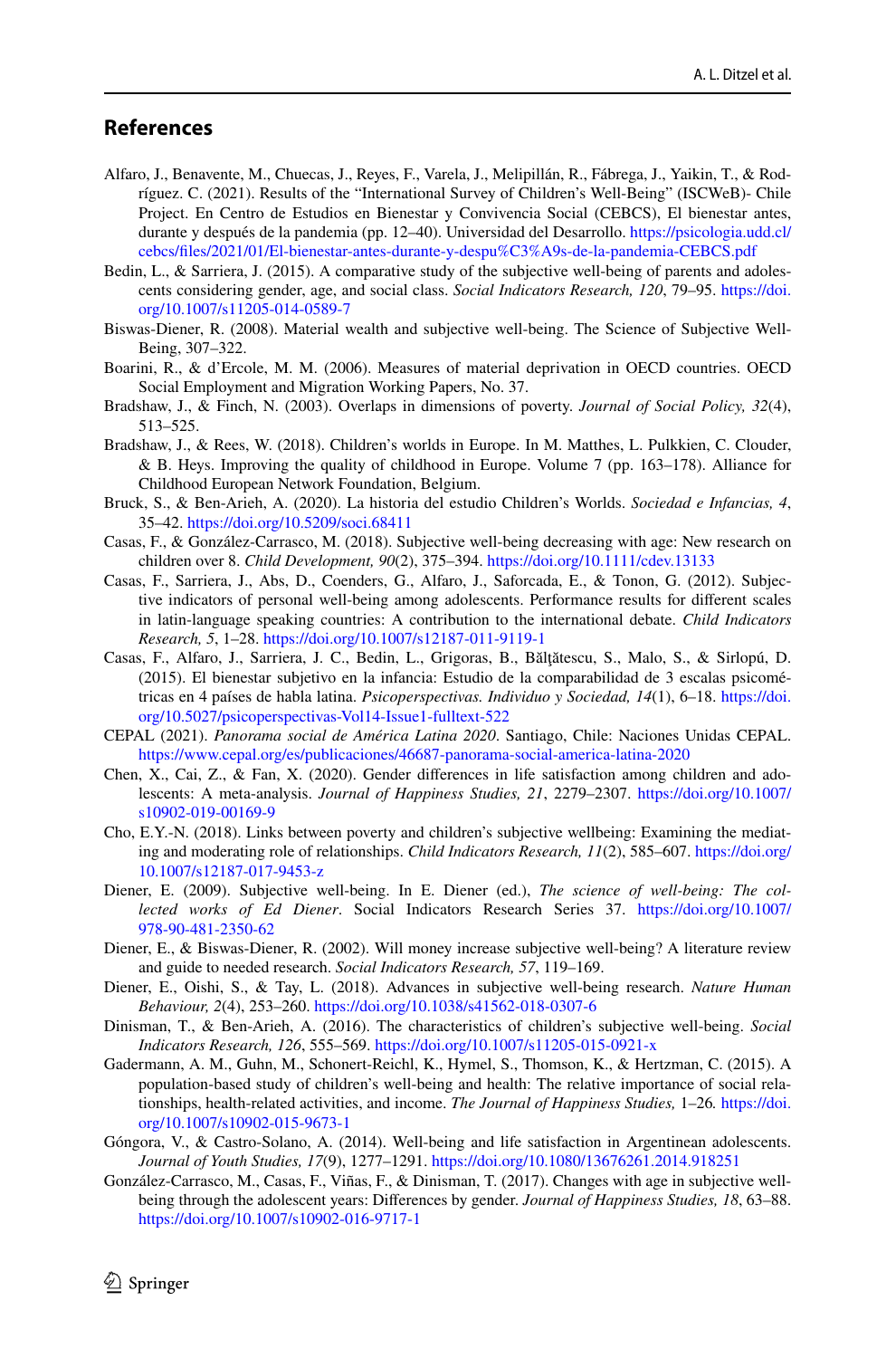- <span id="page-16-18"></span>Gromada, A., Rees, G., Chzhen, Y. (2020). Worlds of Infuence: Understanding What Shapes Child Wellbeing in Rich Countries, *Innocenti Report Card no. 16*, UNICEF Office of Research - Innocenti, Florence. Retrieved from: [https://www.unicef-irc.org/publications/1140-worlds-of-infuence-under](https://www.unicef-irc.org/publications/1140-worlds-of-influence-understanding-what-shapes-child-well-being-in-rich-countries.html) [standing-what-shapes-child-well-being-in-rich-countries.html](https://www.unicef-irc.org/publications/1140-worlds-of-influence-understanding-what-shapes-child-well-being-in-rich-countries.html). Accessed 30 Sept 2021.
- <span id="page-16-10"></span>Gross-Manos, D. (2017). Material well-being and social exclusion association with children's subjective Well-being: Cross-national analysis of 14 countries. *Children and Youth Services Review, 80*, 116– 128.<https://doi.org/10.1016/j.childyouth.2017.06.048>
- <span id="page-16-5"></span>Guzmán, J., Varela, J., Benavente, M., & Sirlopú, D. (2017). Sociodemographic profle of children's wellbeing in Chile. In: Sarriera J., Bedin L. (eds) *Psychosocial well-being of children and adolescents in Latin America. Children's well-being: indicators and research, vol 16.* Springer. [https://doi.org/10.](https://doi.org/10.1007/978-3-319-55601-7_6) [1007/978-3-319-55601-7\\_6](https://doi.org/10.1007/978-3-319-55601-7_6)
- <span id="page-16-15"></span>Huebner, E. S. (1991). Initial development of the student's life satisfaction scale. *School Psychology International, 12*(3), 231–240. <https://doi.org/10.1177/0143034391123010>.
- <span id="page-16-0"></span>Huebner, E. S., & Gilman, R. (2002). An introduction to the multidimensional students' life satisfaction scale. *Social Indicators Research, 60*, 115–122. <https://doi.org/10.1023/A:1021252812882>
- <span id="page-16-4"></span>Kaye-Tzadok, A., Kim, S., & Main, G. (2017). Children's subjective well-being in relation to gender-What can we learn from dissatisfed children? *Children and Youth Services Review, 80*, 96–104. <https://doi.org/10.1016/j.childyouth.2017.06.058>
- <span id="page-16-7"></span>Klocke, A., Clair, A., & Bradshaw, J. (2014). International variation in child subjective well-being. *Child Indicators Research., 7*(1), 1–20.<https://doi.org/10.1007/s12187-013-9213-7>
- <span id="page-16-19"></span>Knies, G. (2011). Life satisfaction and material well-being of young people in the UK. In: *Understanding Society: Early Findings from the First Wave of the UK's Household Longitudinal Study.* [https://](https://www.understandingsociety.ac.uk/research/findings/early) [www.understandingsociety.ac.uk/research/fndings/early](https://www.understandingsociety.ac.uk/research/findings/early)
- <span id="page-16-14"></span>Larson, R. W., & Verma, S. (1999). How children and adolescents spend time across the world: Work, play, and developmental opportunities. *Psychological Bulletin, 125*(6), 701–736. [https://doi.org/10.](https://doi.org/10.1037/0033-2909.125.6.701) [1037/0033-2909.125.6.701](https://doi.org/10.1037/0033-2909.125.6.701)
- <span id="page-16-1"></span>Lee, B., & Yoo, M. (2015). Family, school, and community correlates of children's subjective well-being: An international comparative study. *Children Indicators Research, 8*, 151–175. [https://doi.org/10.](https://doi.org/10.1007/s12187-014-9285-z) [1007/s12187-014-9285-z](https://doi.org/10.1007/s12187-014-9285-z)
- <span id="page-16-8"></span>Main, G. (2014). Child poverty and children's subjective well-being. *Child Indicators Research, 7*(3), 451–472.<https://doi.org/10.1007/s12187-014-9237-7>
- <span id="page-16-20"></span>Main, G. (2019). Money matters: A nuanced approach to understanding the relationship between household income and child subjective well-being. *Child Indicators Research, 12*(4), 1125–1145. [https://](https://doi.org/10.1007/s12187-018-9574-z) [doi.org/10.1007/s12187-018-9574-z](https://doi.org/10.1007/s12187-018-9574-z)
- <span id="page-16-11"></span>Main, G., & Bradshaw, J. (2012). A child material deprivation index. *Child Indicators Research, 5*(3), 503–521. [https://doi.org/10.1007/s12187-012-9145-7.](https://doi.org/10.1007/s12187-012-9145-7)
- <span id="page-16-16"></span>Masyn, K. E. (2013). Latent class analysis and fnite mixture modeling. In T. D. Little (Ed.), *The Oxford handbook of quantitative methods: Statistical analysis* (pp. 551–611). Oxford University Press.
- <span id="page-16-2"></span>Newland, L., Giger, J., Lawler, M., Roh, S., Brockevelt, B., & Schweinle, A. (2019). Multilevel analysis of child and adolescents subjective well-being across 14 countries: Child- and country-level predictors. *Child Development, 90*(2), 395–413.<https://doi.org/10.1111/cdev.13134>
- <span id="page-16-17"></span>ONS. (2014). *Measuring National Well-being - exploring the well-being of young people in the UK*. Office for National Statistics.
- <span id="page-16-6"></span>Oyanedel, J., Alfaro, J., & Mella, C. (2015). Bienestar subjetivo y calidad de vida en Chile. *Revista Latinoamericana de Ciencias Sociales, Niñez y Juventud, 13(1).* [https://doi.org/10.11600/1692715x.](https://doi.org/10.11600/1692715x.13118040414) [13118040414](https://doi.org/10.11600/1692715x.13118040414)
- <span id="page-16-13"></span>Rees, G. (2017). Children's activities and time use: Variations between and within 16 countries. *Children and Youth Services Review, 80*, 78–87. <https://doi.org/10.1016/j.childyouth.2017.06.057>
- <span id="page-16-12"></span>Rees, G. (2021). Comparación del bienestar subjetivo de los niños en todo el mundo. Resultados de la tercera oleada del estudio Children's Worlds. Sociedad E Infancias, 5(Especial), 35–47. [https://doi.](https://doi.org/10.5209/soci.72096) [org/10.5209/soci.72096](https://doi.org/10.5209/soci.72096)
- <span id="page-16-3"></span>Rees, G., Savahl, S., Lee, B. J., & Casas, F. (eds.), (2020). *Children's views on their lives and well-being in 35 countries: A report on the Children's Worlds project, 2016–19.* Jerusalem, Israel: Children's Worlds Project (ISCWeB). [https://isciweb.org/wp-content/uploads/2020/07/Childrens-Worlds-](https://isciweb.org/wp-content/uploads/2020/07/Childrens-Worlds-Comparative-Report2020.pdf)[Comparative-Report2020.pdf](https://isciweb.org/wp-content/uploads/2020/07/Childrens-Worlds-Comparative-Report2020.pdf)
- <span id="page-16-9"></span>Sarriera J. & Bedin, L. (2017). A multidimensional approach to well-being. In Sarriera JC & Bedin LM (Eds.), *Psychosocial well- being of children and adolescents in Latin America: Evidence- based Interventions* (pp. 3–26). [https://doi.org/10.1007/978-3-319-55601-7\\_1](https://doi.org/10.1007/978-3-319-55601-7_1)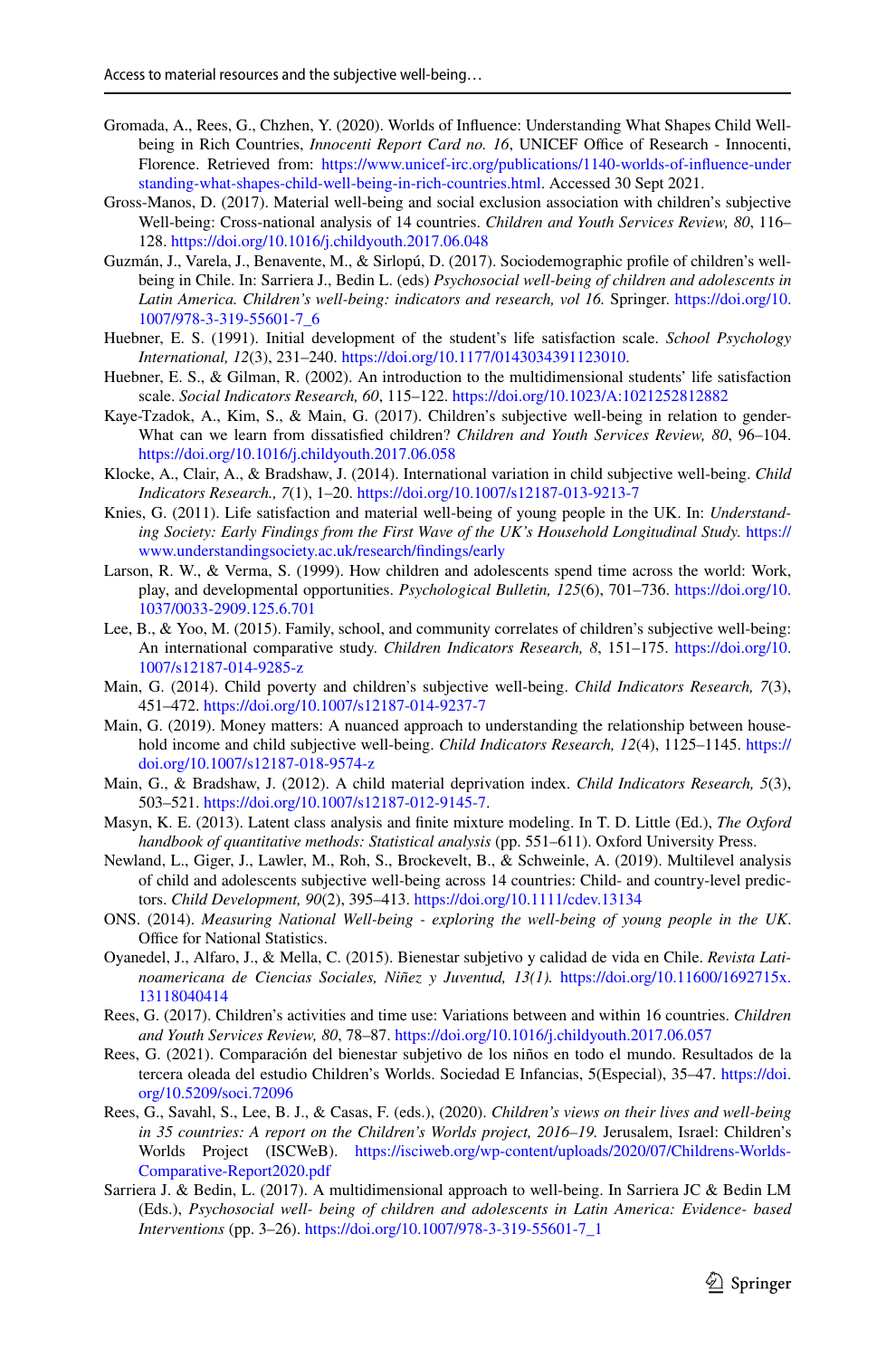- <span id="page-17-5"></span>Sarriera, J., Saforcada, E., Tonon, G., Rodríguez, L., Mozobancyk, S., & Bedín, L. (2012). Bienestar subjetivo de los adolescentes: Un estudio comparativo entre Argentina y Brasil. *Psychosocial Intervention, 21*(3), 273–280. <https://doi.org/10.5093/in2012a24>
- <span id="page-17-4"></span>Sarriera, J., Bedin, L., Abs, D., & Casas, F. (2015a). Relationship between social support, life satisfaction and subjective well-being in Braziian adolescents. *Universitas Psychologica, 14*(2), 459–474. <https://doi.org/10.11144/Javeriana.upsy14-2.rbss>
- <span id="page-17-10"></span>Sarriera, J., Casas, F., Bedin, L., Abs, D., Strelhow, M., Gross- Manos, D., & Giger, J. (2015b). Material Resources and Children´s Subjective Well-Being in Eight Countries. *Child Indicators Research, 8*(1), 199–209.<https://doi.org/10.1007/s12187-014-9284-0>
- <span id="page-17-6"></span>Schutz, F., Bedin, L., & Sarriera, J. (2019). Subjective well-being of Brazilian children from diferent family settings. *Applied Research in Quality of Life, 14*, 737–750. [https://doi.org/10.1007/](https://doi.org/10.1007/s11482-018-9609-0) [s11482-018-9609-0](https://doi.org/10.1007/s11482-018-9609-0)
- <span id="page-17-0"></span>Seligson, J. L., Huebner, E. S., & Valois, R. F. (2003). Preliminary validation of the brief multidimensional students' life satisfaction scale (BMSLSS). *Social Indicators Research, 61*(2), 121–145. <https://doi.org/10.1023/A:1021326822957>
- <span id="page-17-8"></span>Singh-Manoux, A., Adler, N., & Marmot, M. (2003). Subjective social status: Its determinants and its association with measures of ill health in the Whitehall II study. *Social Science and Medicine, 56*, 1321–1333.
- <span id="page-17-2"></span>Strózik, D., Strózik, T., & Szwarc, K. (2016). The subjective well-being of school children The frst fndings from the children's worlds study in Poland. *Children Indicator Research, 9*(1), 39–50. [https://](https://doi.org/10.1007/s12187-015-9312-8) [doi.org/10.1007/s12187-015-9312-8](https://doi.org/10.1007/s12187-015-9312-8)
- <span id="page-17-9"></span>The Children's Society. (2014). *The Good Childhood Report 2014*. The Children's Society.
- <span id="page-17-11"></span>UNICEF (2007). UNICEF, Child poverty in perspective: An overview of child well-being in rich countries. Innocenti Report Card 7. UNICEF Innocenti Research Centre, Florence. Retrieved from: [https://www.unicef-irc.org/publications/445-child-poverty-in-perspective-an-overview-of-child](https://www.unicef-irc.org/publications/445-child-poverty-in-perspective-an-overview-of-child-well-being-in-rich-countries.html)[well-being-in-rich-countries.html.](https://www.unicef-irc.org/publications/445-child-poverty-in-perspective-an-overview-of-child-well-being-in-rich-countries.html) Accessed 30 Sept 2021.
- <span id="page-17-1"></span>Weber, M., & Huebner, E. S. (2015). Early adolescents' personality and life satisfaction: A closer look at global vs. domain-specifc satisfaction. *Personality and Individual Diferences, 83*, 31–36. [https://](https://doi.org/10.1016/j.paid.2015.03.042) [doi.org/10.1016/j.paid.2015.03.042](https://doi.org/10.1016/j.paid.2015.03.042)
- <span id="page-17-7"></span>Zou, R., Niu, G., Chen, W., Fan, C., Tian, Y., Sun, X., & Zhou, Z. (2018). Socioeconomic inequality and life satisfaction in late childhood and adolescence: A moderated mediation model. *Social Indicators Research, 136*, 305–318.<https://doi.org/10.1007/s11205-016-1542-8>
- <span id="page-17-3"></span>Žukauskienė, R. (2014). Adolescence and Well-Being. In: Ben-Arieh A., Casas F., Frønes I., Korbin J. (eds.), Handbook of Child Well-Being (pp. 1713–1738). Springer, Dordrecht. [https://doi.org/10.](https://doi.org/10.1007/978-90-481-9063-8_67) [1007/978-90-481-9063-8\\_67](https://doi.org/10.1007/978-90-481-9063-8_67)

**Publisher's Note** Springer Nature remains neutral with regard to jurisdictional claims in published maps and institutional affiliations.

# **Authors and Afliations**

**Ana Loreto Ditzel<sup>1</sup> · María Josefna Chuecas1 · Lívia Maria Bedin2 · Javier Torres‑Vallejos<sup>3</sup> · Alejandra Villarroel1 · Mariavictoria Benavente1 · Jaime Alfaro<sup>1</sup> · Jorge Castellá Sarriera<sup>4</sup>  [·](http://orcid.org/0000-0001-8297-4957) Joel Juarros‑Basterretxea[5](http://orcid.org/0000-0002-7739-5421)**

Lívia Maria Bedin liviabedin@gmail.com

Javier Torres-Vallejos javier.torres@unab.cl

Alejandra Villarroel a.villarroel@udd.cl

Mariavictoria Benavente mbenavented@udd.cl

 $\circled{2}$  Springer